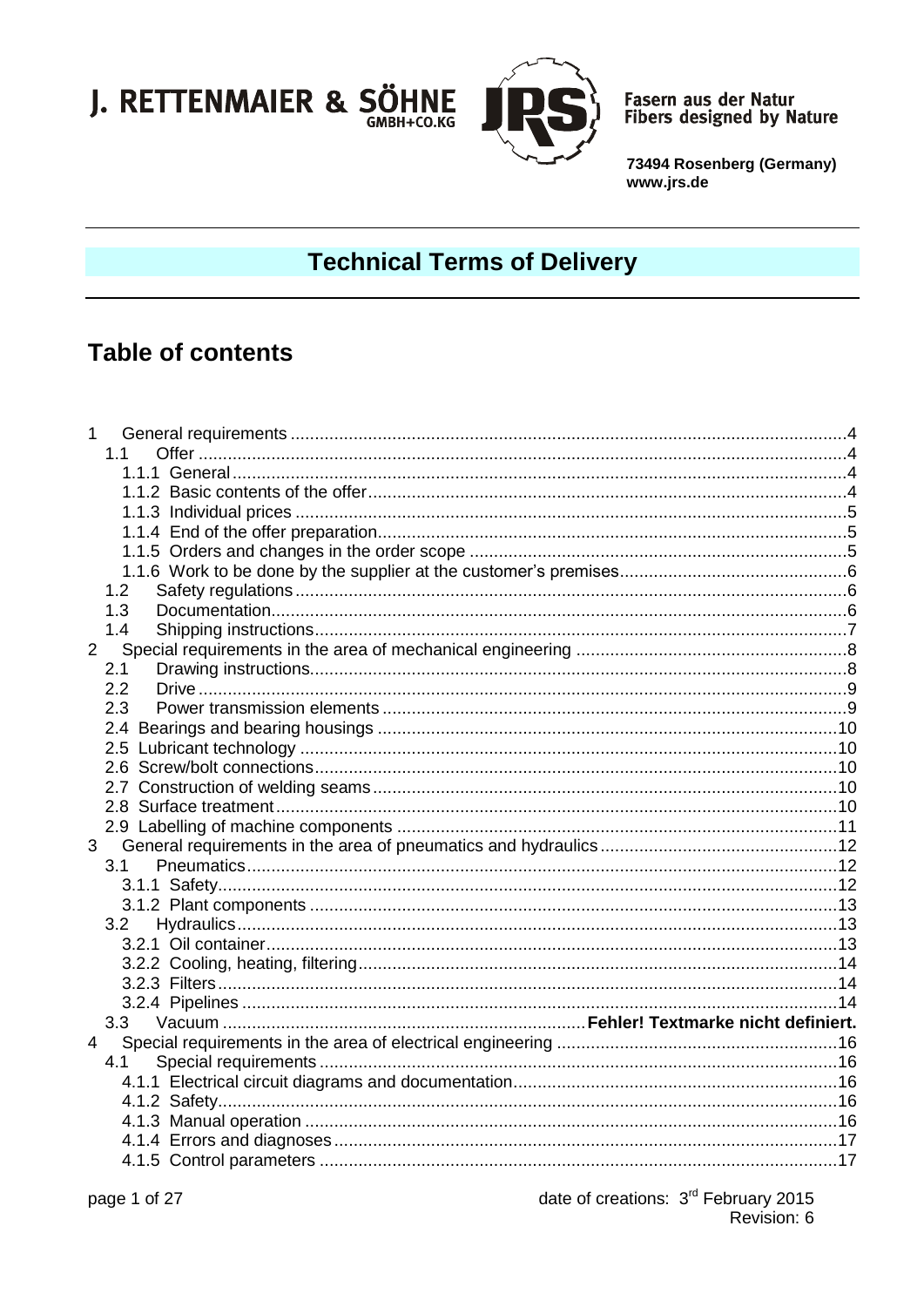

Fasern aus der Natur<br>Fibers designed by Nature

73494 Rosenberg (Germany) www.jrs.de

# **Technical Terms of Delivery**

| 5.1.2.1 System Siemens-control type depending on the application case23 |  |
|-------------------------------------------------------------------------|--|
|                                                                         |  |
|                                                                         |  |
|                                                                         |  |
|                                                                         |  |
| 5.1.3.1 System Rockwell-Control type depending on application case 25   |  |
|                                                                         |  |
|                                                                         |  |
|                                                                         |  |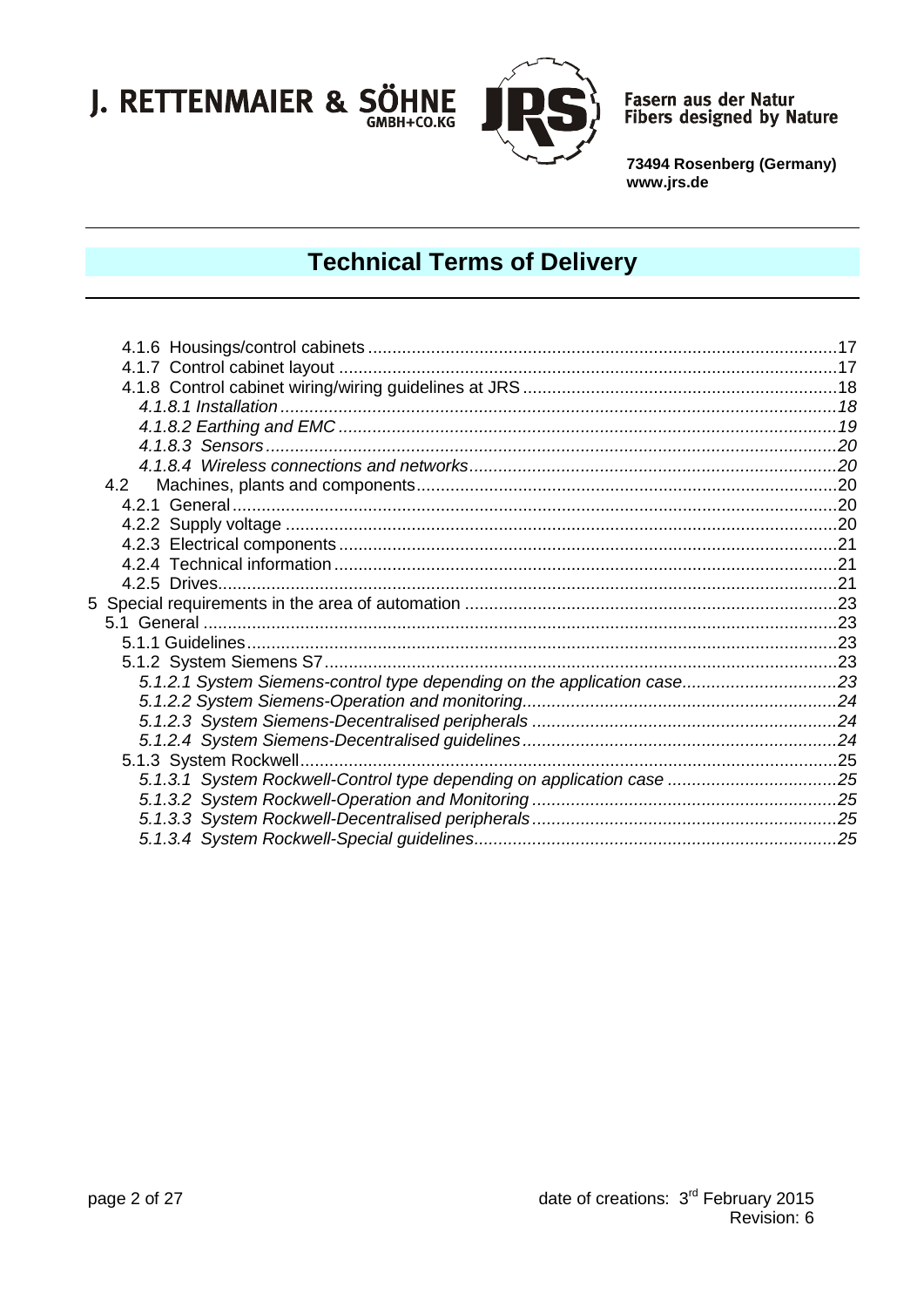

**Fasern aus der Natur** Fibers designed by Nature

**73494 Rosenberg (Germany) www.jrs.de**

# **Technical Terms of Delivery**

### **Preamble**

The existing provisions for the delivery of machines, plants and facilities are defined in these technical terms of delivery which apply for the company J. Rettenmaier & Söhne and ist subsidiaries (hereafter known as JRS).

The main contractor and all subcontractors must meet the general, commercial terms of delivery for the procurement of machines and facilities for JRS.

Any deviations from the technical specifications in this document can be authorised where necessary. They must be coordinated with the relevant JRS project engineer in writing with copies going to the purchasing department.

For individual locations, plant-specific requirements may apply.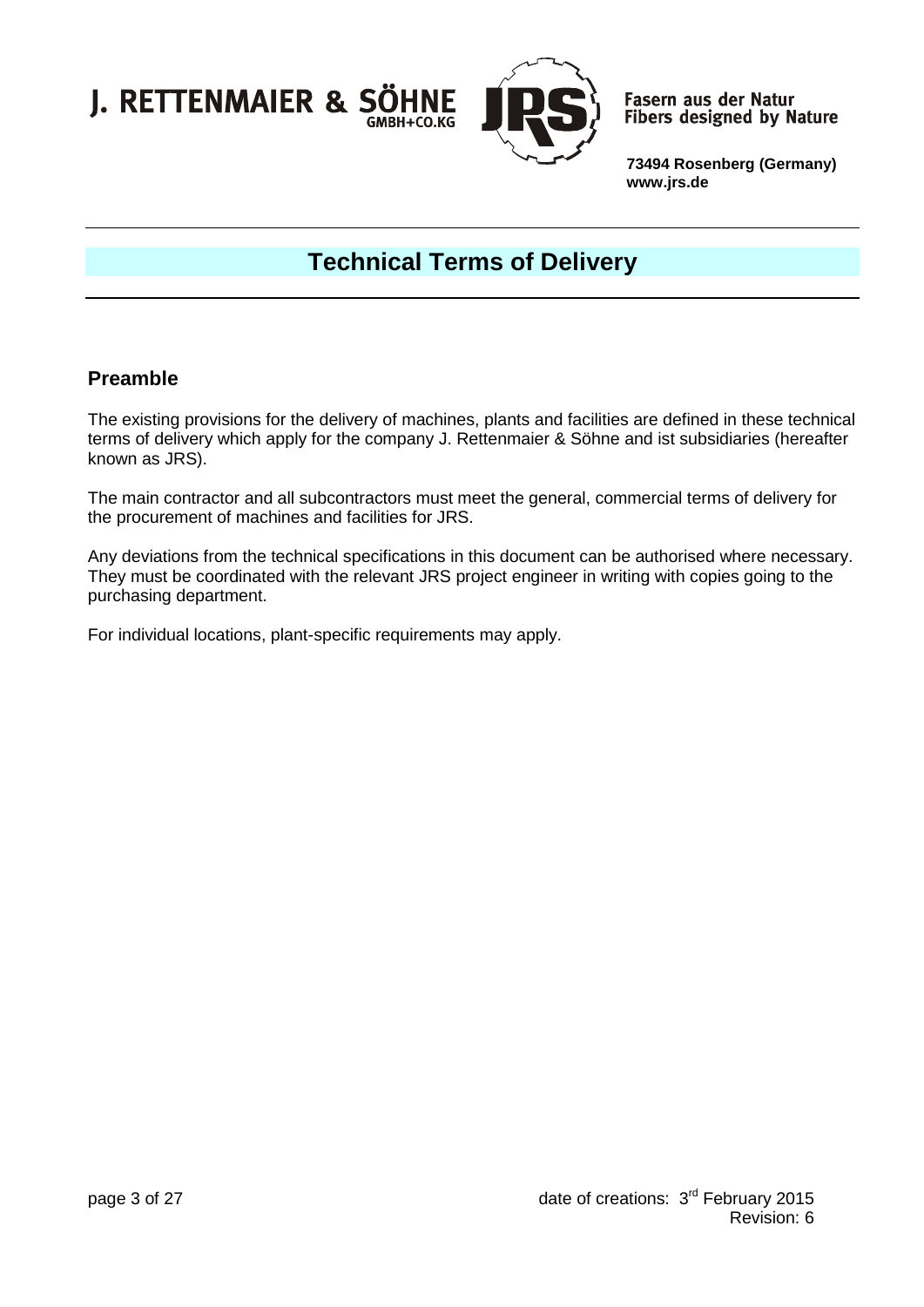

**Fasern aus der Natur Fibers designed by Nature** 

**73494 Rosenberg (Germany) www.jrs.de**

# **Technical Terms of Delivery**

## <span id="page-3-0"></span>**1 General requirements**

### <span id="page-3-1"></span>*1.1 Offer*

### <span id="page-3-2"></span>**1.1.1 General**

Price enquiries are prepared by the JRS project eningeer and forwarded to possible contractors/suppliers. The JRS project engineer prepares the relevant process and machine specifications which are specific to the plants and/or machines to be delivered.

All offers are to be submitted in writing to the JRS project engineer making reference to the enquiry.

#### <span id="page-3-3"></span>**1.1.2 Basic contents of the offer**

The entire plant must conform to the general delivery specification. The offer must contain the following declaration:

*We expressly agree to recognise and acknowledge the JRS general delivery specification for machines, plants and facilities.*

If this declaration cannot be made, the contractor must indicate the deviations in detail in writing in the offer. Orders/modifications are only considered confirmed if the responsible JRS project engineer or his/her immediate supervisor expressly agrees to the deviations applied for in writing.

#### **The offer must at least have the following information:**

- Project no. or cost centre no. (assigned by project engineer)
- Name of the JRS project engineer who prepared the enquiry.
- Offer no. of the supplier and date
- Binding delivery deadline from receipt of order
- Special requirements (e.g. for the building, foundation, etc.)
- Establishment of services or deliveries to be provided by customer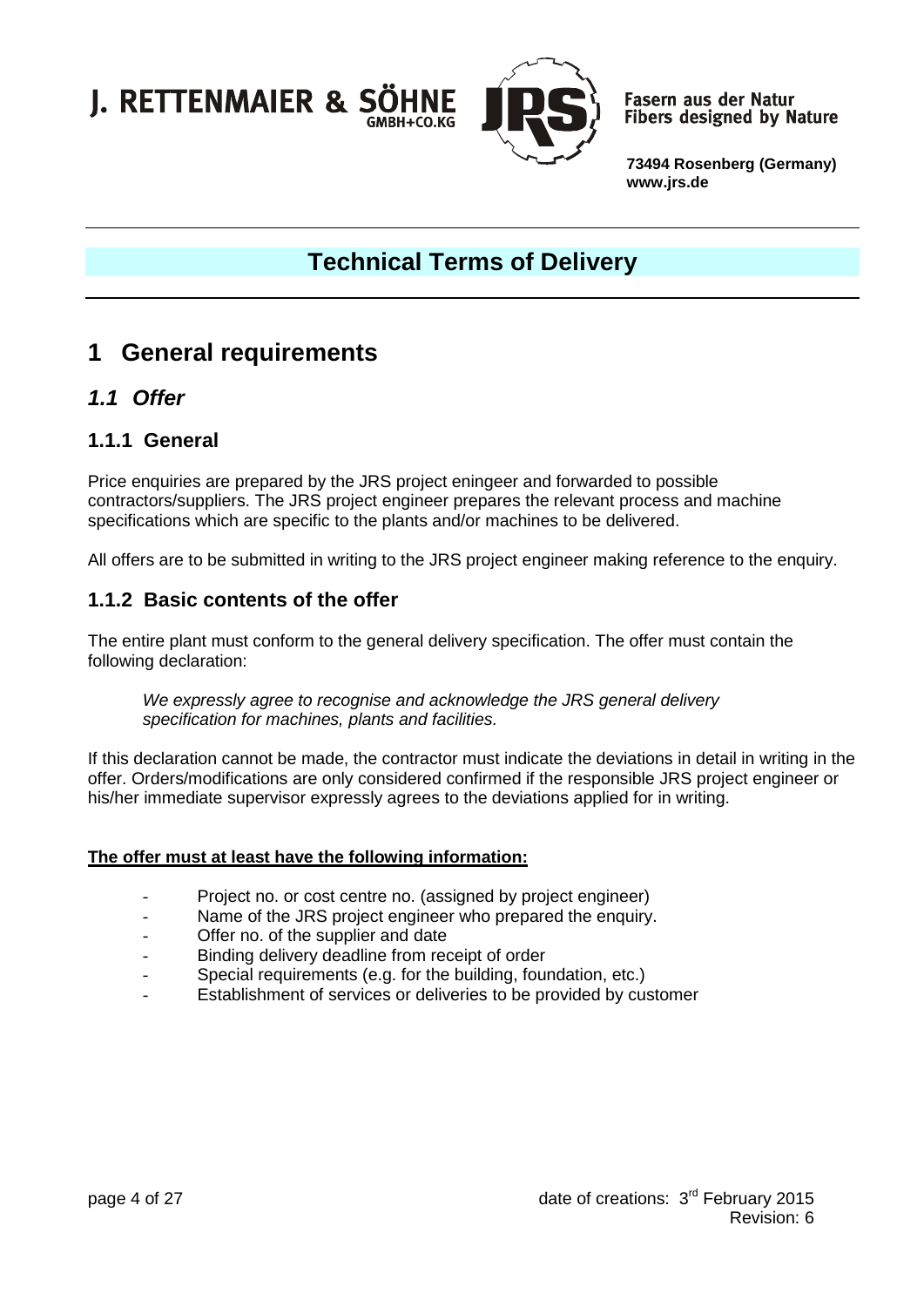

**Fasern aus der Natur Fibers designed by Nature** 

**73494 Rosenberg (Germany) www.jrs.de**

# **Technical Terms of Delivery**

### <span id="page-4-0"></span>**1.1.3 Individual prices**

#### **In the offer, the following positions are to be identified separately:**

- Basic price for the machine, plant or facility
- Option for special additional equipment
- Spare parts package, based on the recommended spare parts list
- Assembly services (daily rate, hourly rate, expenses extra)
- Commissioning and training costs (daily rate, hourly rate, expenses extra)
- Packaging costs insofar as they can be separately identified
- Dispatch costs incl. transportation insurance free factory/plant
- Guarantee conditions taking the JRS terms of purchase into account
- Option prices for additional equipment where required

### <span id="page-4-1"></span>**1.1.4 End of the offer preparation**

After the end of the offer processing, all of the drawings, documents and parts provided by JRS must be returned in their entirety.

#### <span id="page-4-2"></span>**1.1.5 Orders and changes in the order scope**

Orders as well as additions and/or changes in order are only to be prepared by the JRS purchasing department. Purchase intention declarations and changes of orders already accepted are only valid if they are submitted by the JRS purchasing department.

If there are changes in a current order with impact on the costs, the contractor of the machine, plant or facility must submit a written offer to the JRS project engineer. In the offer, any impacts on the prices or delivery deadlines must be presented.

After a successful examination and approval of the suggested changes by the JRS project engineer, the JRS purchasing department will prepare a reorder or an order change.

The acknowledgement of an order must be received as soon as possible by the purchasing department with a copy to the JRS project engineer. The order acknowledgement which accompanies the order must be signed by the contractor and returned no later than 3 weeks after receipt of order.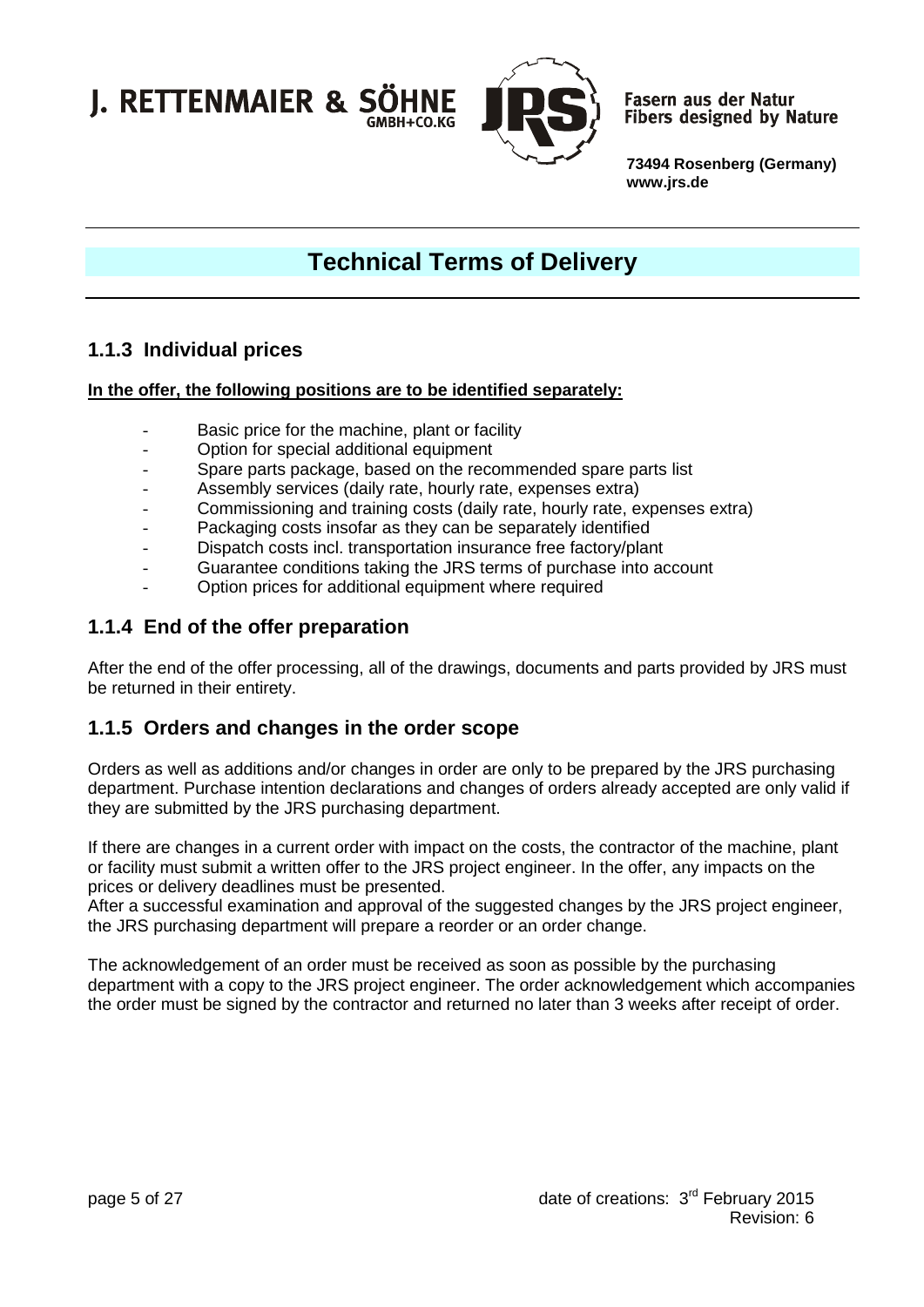

**Fasern aus der Natur Fibers designed by Nature** 

**73494 Rosenberg (Germany) www.jrs.de**

# **Technical Terms of Delivery**

### <span id="page-5-0"></span>**1.1.6 Work to be done by the supplier at the customer's premises**

With any service, assembly or commissioning work associated with the delivery of a machine, plant or facility, the contractor is obligated to comply with the plant-specific safety and administrative regulations. The information must be acknowledged through a signature of the responsible employee.

With delivery and assembly, the contractor must ensure through the corresponding supervision that the machine, plant and/or facility is properly set up. Welding, separation and soldering work is always forbidden insofar as no work permit has been given by a responsible JRS employee. The work permit is always to be done exclusively in writing.

### <span id="page-5-1"></span>*1.2 Safety regulations*

The machines, plants and facilities must correspond to the requirements with regard to occupational health and safety in the current valid version. All binding standards are to be complied with and understood as minimum requirements. It is the responsibiltiy of the contractor to comply with the respective valid version of the laws, ordinances and standards.

### <span id="page-5-2"></span>*1.3 Documentation*

The entire documentation for the machine, plant and/or a facility must be done in German. This also expressly applies to all signs attached to the machine. With deliveries in foreign plants, the documentation is to be done in the country's official language or in English (to be determined by the JRS project engineer).

An updated complete set of documents in hardcopy as well as a copy in digital form on CD-ROM (data format PDF or WORD) is to be submitted to the JRS project engineer at the delivery or no later than five work days before the commissioning.

#### **The following documents are always to be submitted in this process if necessary:**

- General operating instructions
- Maintenance handbook
- Overview drawing of the machine, plant and/or a facility
- Electrical circuit diagram with parts lists
- Pneumatic circuit diagram with parts lists
- Hydraulic circuit diagram with parts lists
- Spare parts and fastening parts diagrams with parts lists
- PLC programme with program printouts (process control system)
- Functional plans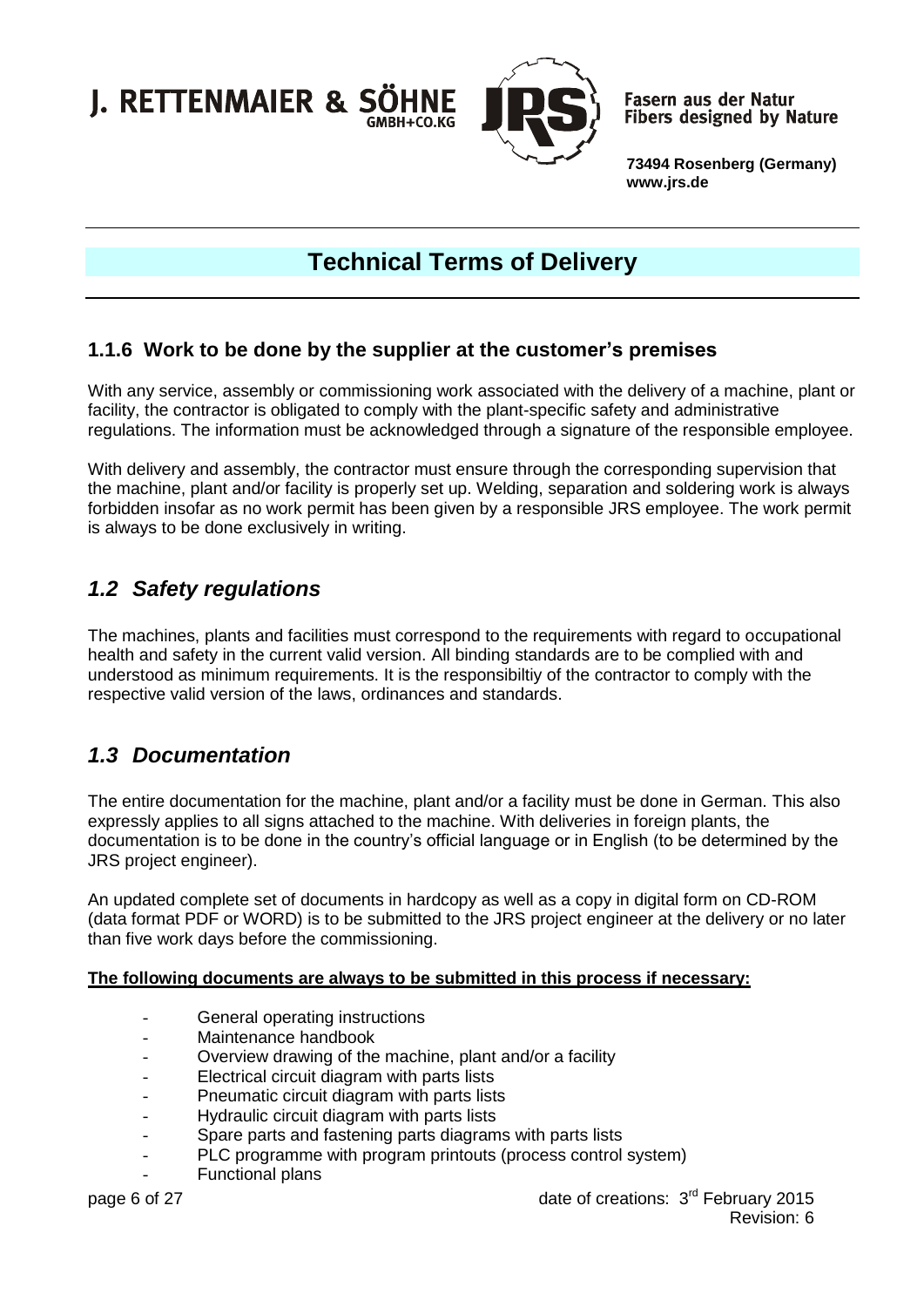

**Fasern aus der Natur Fibers designed by Nature** 

**73494 Rosenberg (Germany) www.jrs.de**

## **Technical Terms of Delivery**

- Data carrier with the control software including the source code
- Flow charts and sequential function chart
- Spare parts lists with original manufacturer name and original order no.
- Risk analyses
- Documentation of the individual components

After commissioning and final acceptance of the machine, plant and/or facility, the documents mentioned above are to be completely updated within 30 days and sent to the JRS project engineer as 2 hardcopies as well as in digital form on a CD-ROM (1).

### <span id="page-6-0"></span>*1.4 Shipping instructions*

With delivery free factory/plant, all parts must be adequately secured, packaged and labelled. With deliveries of the machine, plant and/or facility from the place of dispatch (FOB), the following shipping instructions must be complied with:

- JRS is to be notified by the contractor at least one week before dispatch with regard to information on weight, dimensions and the anticipated number and type of containers or trucks.
- All deliveries and separate partial deliveries are to be clearly labelled with the JRS project no. and/or order no.
- The forwarder or the handling staff is to be informed of any special transportation instructions and/or loading or unloading instructions and/or the instructions are to be attached easily recognisable to the delivery goods.

JRS will charge the contractor for any freight or consequential costs which result from violations in the dispatch instructions.

If due to a delayed delivery, an air transport is required, the contractor must bear the necessary added costs in advance.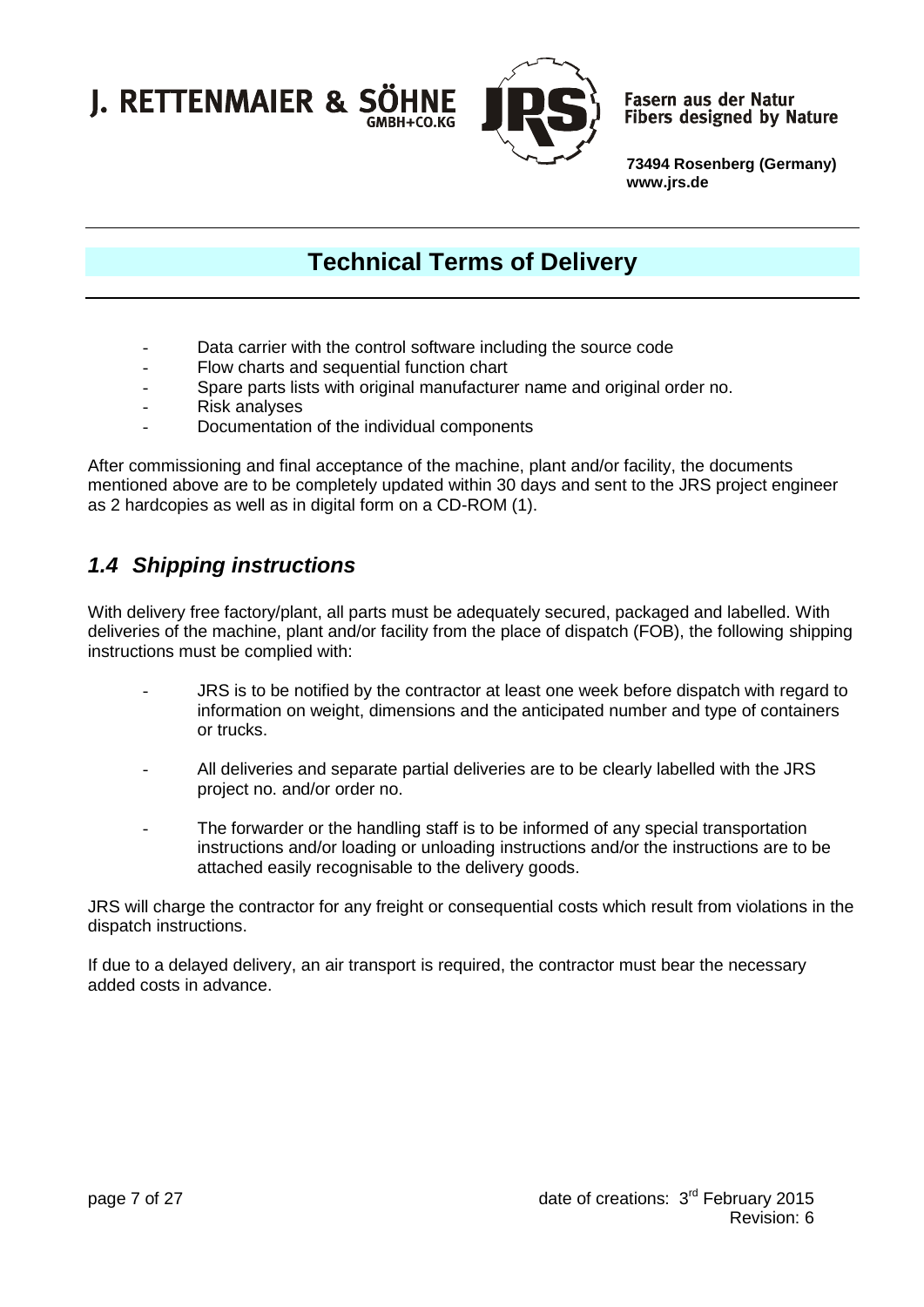

**Fasern aus der Natur Fibers designed by Nature** 

**73494 Rosenberg (Germany) www.jrs.de**

# **Technical Terms of Delivery**

## <span id="page-7-0"></span>**2 Special requirements in the area of mechanical engineering**

With the delivery of machines, plants and/or facilities, the respective current regulations and standards are to be complied with. Any deviations of the following listed specifications in quality or execution may only be done after express written permission from the JRS planning engineer.

If you have any questions, please contact Mr. Paul Köder **phone +49 (0) 7967/152 233 fax +49 (0) 7967/152 500 233 or [Paul.Koeder@jrs.de.](mailto:Paul.Koeder@jrs.de)**

### <span id="page-7-1"></span>*2.1 Drawing instructions*

The entire documentation for the delivered machine, plant and/or facility, including the remarks on drawings and parts lists must be carried out in German. With deliveries to foreign plants, the documentation is to be done in English (to be determined by the JRS project engineer).

Information must correspond to the international system of units (SI). For the entire documentation, a JRS project no. is to be listed in the label field. You will receive this number from the responsible JRS project engineer.

CAD drawings are to be done in the format AutoCad (dwg and/or dxf). The graphic representation of machines, plants and/or facilities must be made up of:

- A general drawing (machine images or set up plan for several machines) which represents the final state of the machine, plants and/or facility to scale. The drawing must have at least two views-top view and side view.
- Drawing of the assembly groups and subassembly groups are to be assigned a position no. which is developed from the general drawing.
- Detailed drawings for spare and wear parts: The detailed drawings including all drawings of the spare and wear parts must contain all measurements and tolerance information as well as material, surface and heating treatment information which is required for the manufacture of parts.
- Parts lists: For all machines and assembly group drawings, parts lists are to be prepared.

**For purchased parts the parts lists must contain the original part number (order no.) as well as the names of the manufacturers or suppliers.**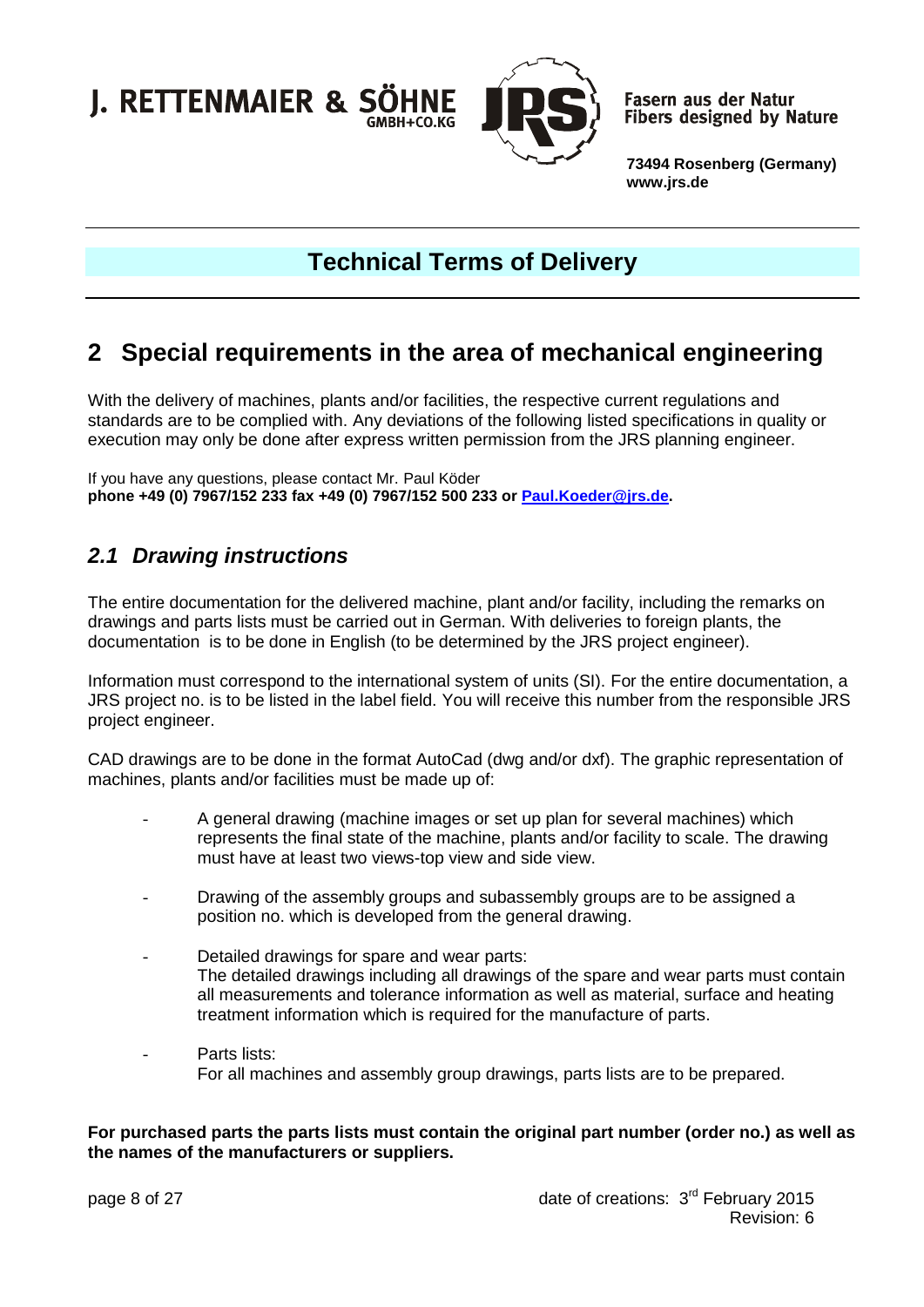

**Fasern aus der Natur Fibers designed by Nature** 

**73494 Rosenberg (Germany) www.jrs.de**

# **Technical Terms of Delivery**

Release of the design by the customer:

Before the production start, the design must be submitted to and approved by the respective JRS project engineer.

With delivery of individual parts according to JRS drawings with increased quality requirements, test protocols according to EN 10204-3.1B are to be attached which verify the required quality with regard to hardness, surface quality and dimensional accuracy (tolerances). With deliveries of complete assembly groups, this also applies for the parts which are labelled correspondingly on the individual parts drawing.

**Drawing remarks: Test protocols according to EN10204-3.1B (Material certificate, dimensional accuracy, surface quality and hardness) are to be provided.**

## <span id="page-8-0"></span>*2.2 Drive*

The following named brands are to be used with drives. Deviations must be granted in writing by the JRS project engineer.

All electric motor drives of a machine having a switching rate ≤ 10 switching operation per hour as well as a duty cycle of > 80%, are to be supplied in IE 2 (IE3) quality.

| Drive type:         | Manufacturer: | Model:                                                                         |
|---------------------|---------------|--------------------------------------------------------------------------------|
| <b>Beispiel</b>     |               |                                                                                |
| General drive motor | I SEW or Nord | Only with clamping system as<br>shaft-hub connection (SEW<br><b>TORQ LOCK)</b> |

All conventional motors and drive motors are always to be planned in an upright position if possible.

### <span id="page-8-1"></span>*2.3 Power transmission elements*

<span id="page-8-2"></span>

| Drive type:        | <b>Manufacturer:</b>      | Model:                                             |
|--------------------|---------------------------|----------------------------------------------------|
| <b>Example</b>     |                           |                                                    |
| V-belt pulleys     | any                       | Shaft-hub connection only with<br><b>Taperlock</b> |
| <b>Clutches</b>    | Rexnord, Flender and IWIS | Type OMEGA, Rupex                                  |
| Fan belts /V-belts | Optibelt                  | Red Power or comparable<br>quality                 |
| Chains             |                           |                                                    |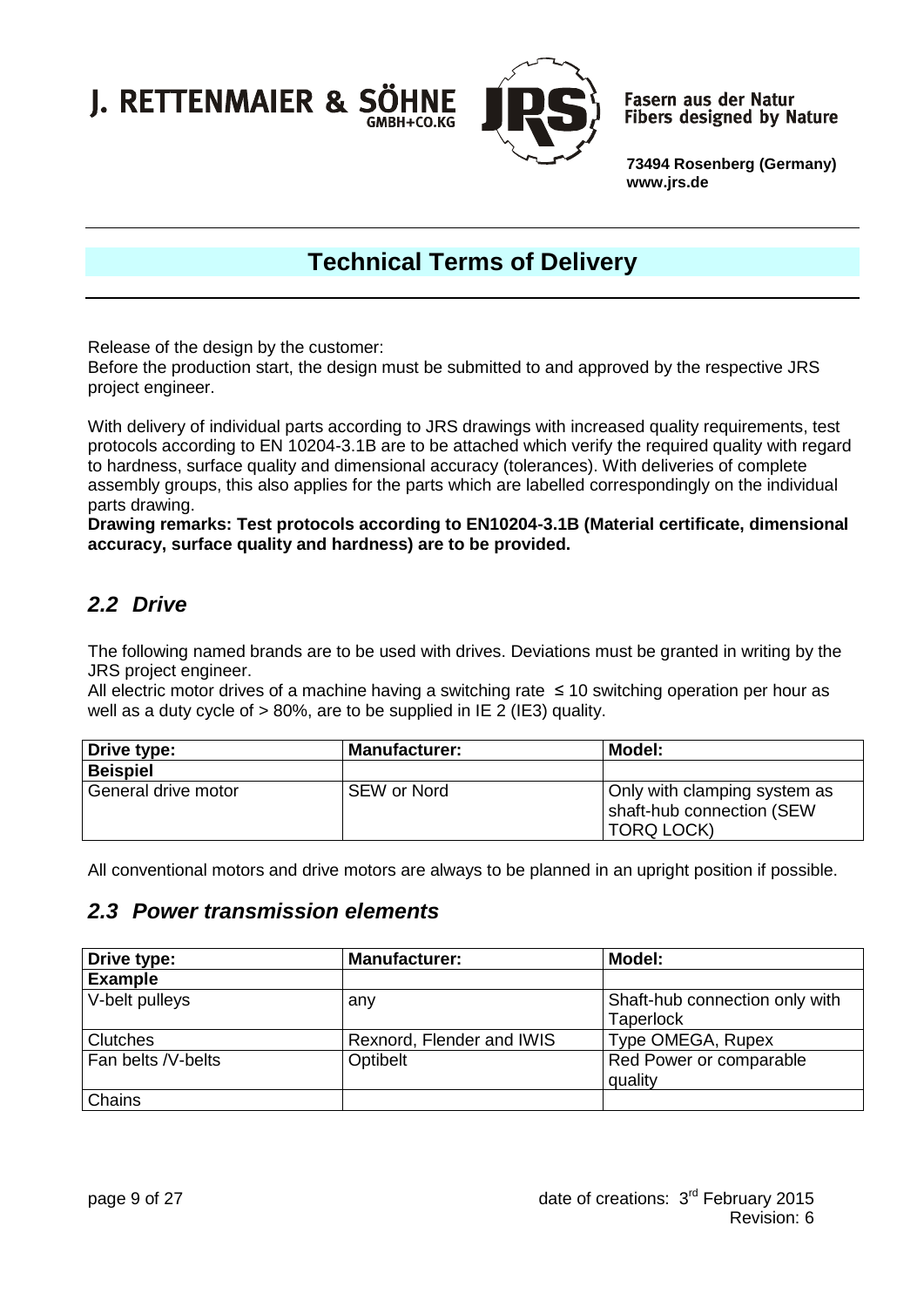

**Fasern aus der Natur Fibers designed by Nature** 

**73494 Rosenberg (Germany) www.jrs.de**

# **Technical Terms of Delivery**

### *2.4 Bearings and bearing housings*

| <b>Bearing</b><br>type: | <b>Manufacturer:</b> | <b>Model:</b>                                     |
|-------------------------|----------------------|---------------------------------------------------|
|                         | <b>INA</b><br>-SK.   | rıno ر<br>bearing<br>Preferabl\<br>clamp<br>.apiv |

The bearing must be designed for a service life of at least 80,000 operating hours.

### <span id="page-9-0"></span>*2.5 Lubricant technology*

All bearing zones of a machine which are not equipped with a lifetime lubrication and thus must be lubricated in specific intervals, are supposed to have lubricating pipes running to them which run together at a central point (after consultation with JRS project engineer).

### <span id="page-9-1"></span>*2.6 Screw/bolt connections*

All screws and bolts must be executed at a quality of at least 8.8 galvanised and secured with Schnorr locking washers. Dynamically stressed connections must be galvanised at a quality of at least 10.9 and secured with Schnorr locking washers or better with NORD LOCK and with straight conduits, secured additionally with a self-locking nut.

In addition to the general requirements, the special delivery specifications for components must be taken into account.

### <span id="page-9-2"></span>*2.7 Construction of welding seams*

- Welding seams may not be sanded/polished
- Welded parts of VA must be glass bead-blasted and acid-cleaned
- Larger welded parts must be low-stressed annealed

### <span id="page-9-3"></span>*2.8 Surface treatment*

All components made of standard steel are to be galvanised or painted depending on the requirements (in consultation with the project engineer).

Components which are painted must be blasted, primed and then painted with a finish coat. Type of RAL tones in consultation with the respective project engineer.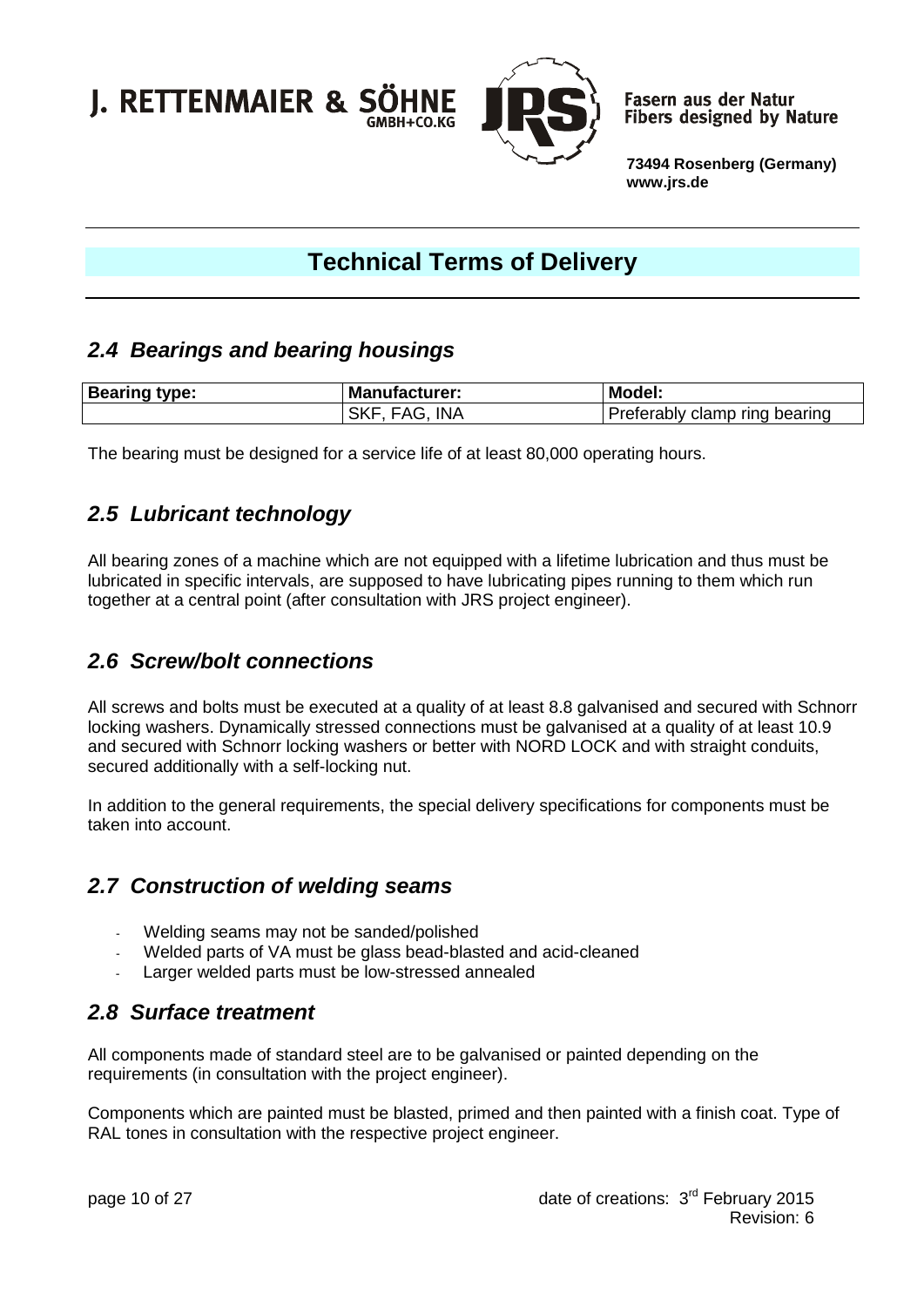

# **Technical Terms of Delivery**

### <span id="page-10-0"></span>*2.9 Labelling of machine components*

All machine components which are produced according to JRS drawings are to be labelled permanently with the drawing number.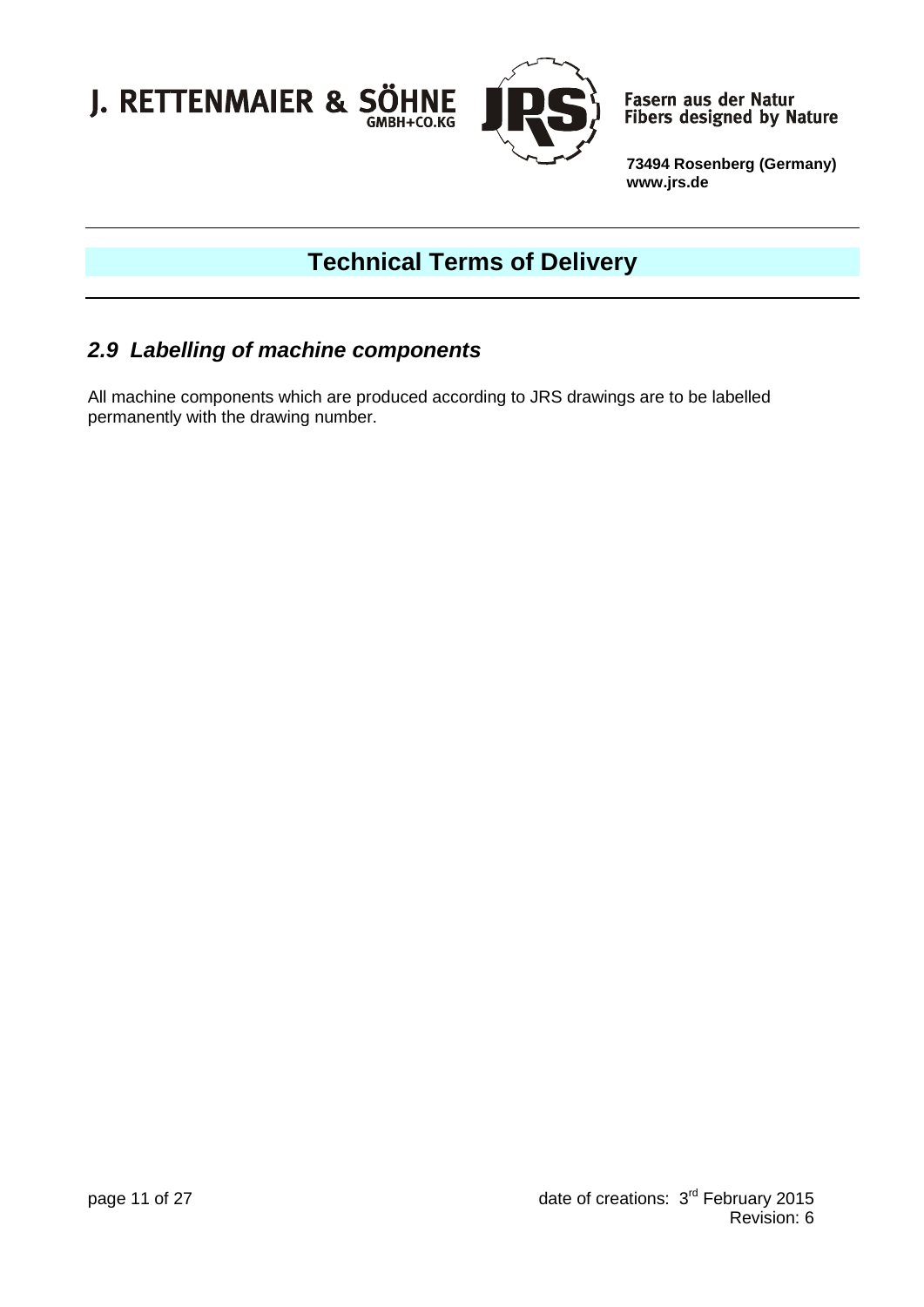

**Fasern aus der Natur Fibers designed by Nature** 

**73494 Rosenberg (Germany) www.jrs.de**

## **Technical Terms of Delivery**

## <span id="page-11-0"></span>**3 General requirements in the area of pneumatics and hydraulics**

With the delivery of machines, plant and/or facilities with electrical equipment, the respective, current regulations and standards are to be complied with. Any deviations to the following specifications in quality or execution may only be done after express written authorisation by the JRS planning engineer.

If you have any questions, please contact Mr. Otto Dolzer **phone +49 (0) 7967/152 133 fax +49 (0) 7967/152 605 or [Otto.Dolzer@JRS.de.](mailto:Otto.Dolzer@JRS.de)**

### <span id="page-11-1"></span>*3.1 Pneumatics*

The pneumatic cycles must be designed that they work at an operating pressure of 4.8-5.2 bar. The standard pressure in the JRS plants is up to 5.2 bar gauge pressure. The use of boosters for pressure increases is generally not allowed. The control voltage for pneumatic magnet valves is always 24 V (DC) direct current.

**All types of pneumatic control systems require the approval of the JRS project engineer. The use of purely pneumatic controls is not allowed. Electrical control systems are generally to be used.**

### <span id="page-11-2"></span>**3.1.1 Safety**

Complex machines, plants and/or facilties with compressed air supply have to be equipped with a maintenance device combination composed of:

- On-off valve
- Filter regulator valve with manometer
- (Oiler) upon request
- On-off valve with solenoid 24 V (DC)
- Soft start valve
- Branching module with pressure switch
- Mounting bracket
- Flow sensor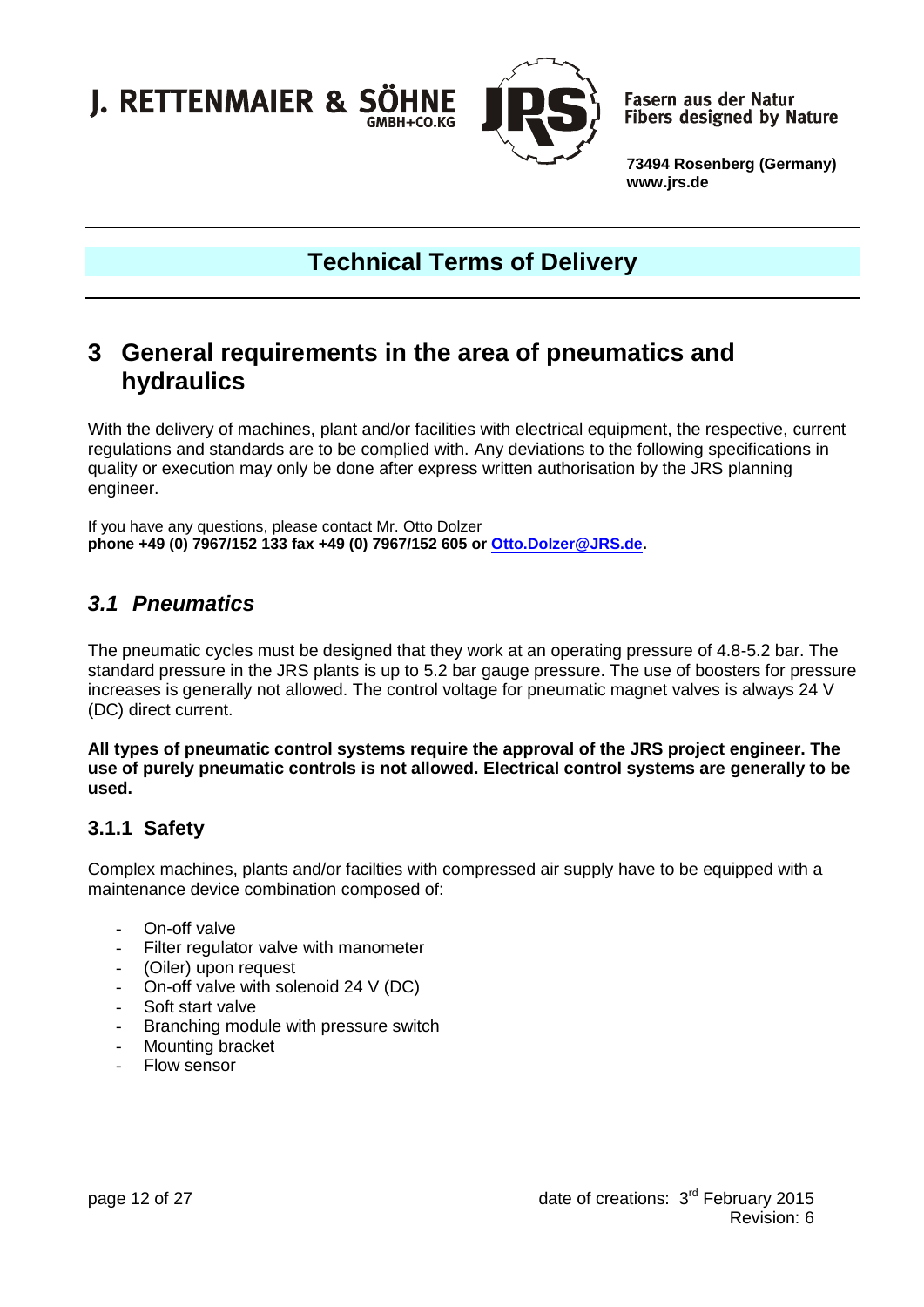

**Fasern aus der Natur Fibers designed by Nature** 

**73494 Rosenberg (Germany) www.jrs.de**

# **Technical Terms of Delivery**

With this maintenance device combination, the total compressed air supply of the machine, plant and/or facility must be able to be switched off completely. The pneumatics system has to be designed that no hazards arise by switching on or off or a failure and the resumption of power supply.

All air pressure tanks and surge tanks are to be produced and labelled according to the current valid regulations.

If with an exceeding of the operating pressure, hazardous situations and/or damage can occur, overpressure and vacuum safety equipment secured against misuse must be installed.

#### <span id="page-12-0"></span>**3.1.2 Plant components**

In the JRS plants, preferably components from the manufacturer Festo are used.

### <span id="page-12-1"></span>*3.2 Hydraulics*

#### <span id="page-12-2"></span>**3.2.1 Oil container**

The **container** must be able to hold the entire oil volume existent in the system. For heat dissipation and air elimination, the container must be as large as possible. In addition to the calculated nominal size an air cushion of 10% to 15% has to be scheduled which can take up fluctuations of the oil level, etc. The container must be designed with lateral cleaning openings (manholes).

For the **removal** of ageing products or contamination, the container floor must be sloped and at the deepest point there should be a discharge valve.

**Suction and return pipelines** must be separated from each other. Both pipelines end well below the lowest oil level. In order to avoid the suction or stirring up of the sediment, however, a distance of 2 to 3 times the pipe diameter should be maintained to the floor. Dust and return pipelines are to be tapered at their ends. The recommended flow velocities of approx. 1-2 m/s are also to be taken into account in the dimensioning.

**Suction and return areas** must be separated with a metal sheet which is placed directly on the floor and is as high as the oil level.

#### **Container cover**

The design is dependent on the superstructure. If the pump, for example, is installed below the oil level, the pump cover must be separated from the container cover. When installing drive groups, the cover is to be designed stable and free of vibration.

When installing controllers, a leakage oil rim/lip is to be provided.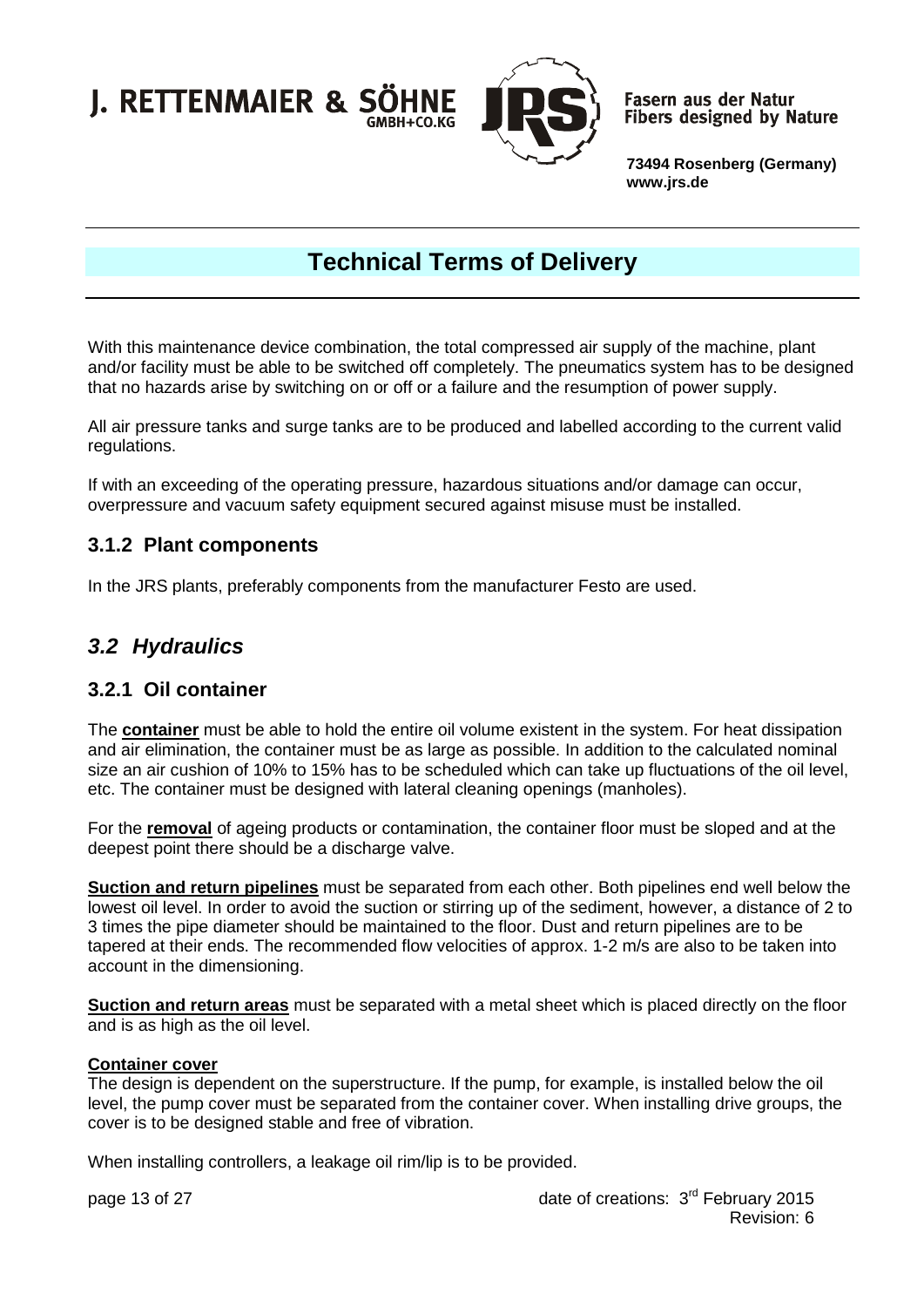

**Fasern aus der Natur Fibers designed by Nature** 

**73494 Rosenberg (Germany) www.jrs.de**

# **Technical Terms of Delivery**

#### **Cleaning openings**

All containers have to be equipped with laterally aligned cleaning openings (manholes) through which

all parts of the container must be able to be reached and cleaned.

#### **Filler plug/ventilation filters**

Filling of the oil container is to be done using a filler screen or even better using a special filter aggregate. For this purpose, a pluggable G  $\frac{1}{2}$  "IT screw connection with pipelines right up to the container floor is to be installed into the cover. Also in the return areas, a pluggable G ½ "IT screw connection with pipelines right up to the container floor is to be installed. Fill level pipes or oil level gauges as well as electric float switches. Fill level indicators are to be installed impact and vibrationproof within the assembly.

#### **Clearance height**

For better cooling as well as to simplify oil discharge and transportation, an adequate floor space of 150 mm is to be provided.

#### <span id="page-13-0"></span>**3.2.2 Cooling, heating, filtering**

These auxiliary devices are to be provided optionally if they are not already part of the plant.

#### <span id="page-13-1"></span>**3.2.3 Filters**

The oil transported from the pump or pumps must be processed through a pressure filter before it arrives at the valves. The filter unit must meet the requirements of the valves.

#### <span id="page-13-2"></span>**3.2.4 Pipelines**

The connection of the pipelines of the assembly to the machine must be done by skilled hydraulic technicians. All pipes must be assembled carefully, precisely and with zero tension corresponding to the assembly regulations of the connection manufacturer. The pipes used must be held by exactly fitted mounting clips which do not exert any unnecessary pressure load. The pipelines must be as short and straight as possible.

The use of unneeded angles and elbows has to be avoided. If possible pipe elbows or on suitable machines bent pipes are to be used.

The number of threaded connections must be kept as low as possible.

The internal cross-sections of the pipes are to be selected in such a way that the flow and pressure losses are minimised. Hoses are to be used for vibration damping and muffling of noises in the connection of spatially unfavourable or moving connections. The pressure levels and nominal diameters according to manufacturer's instructions are relevant to the selection. During the installation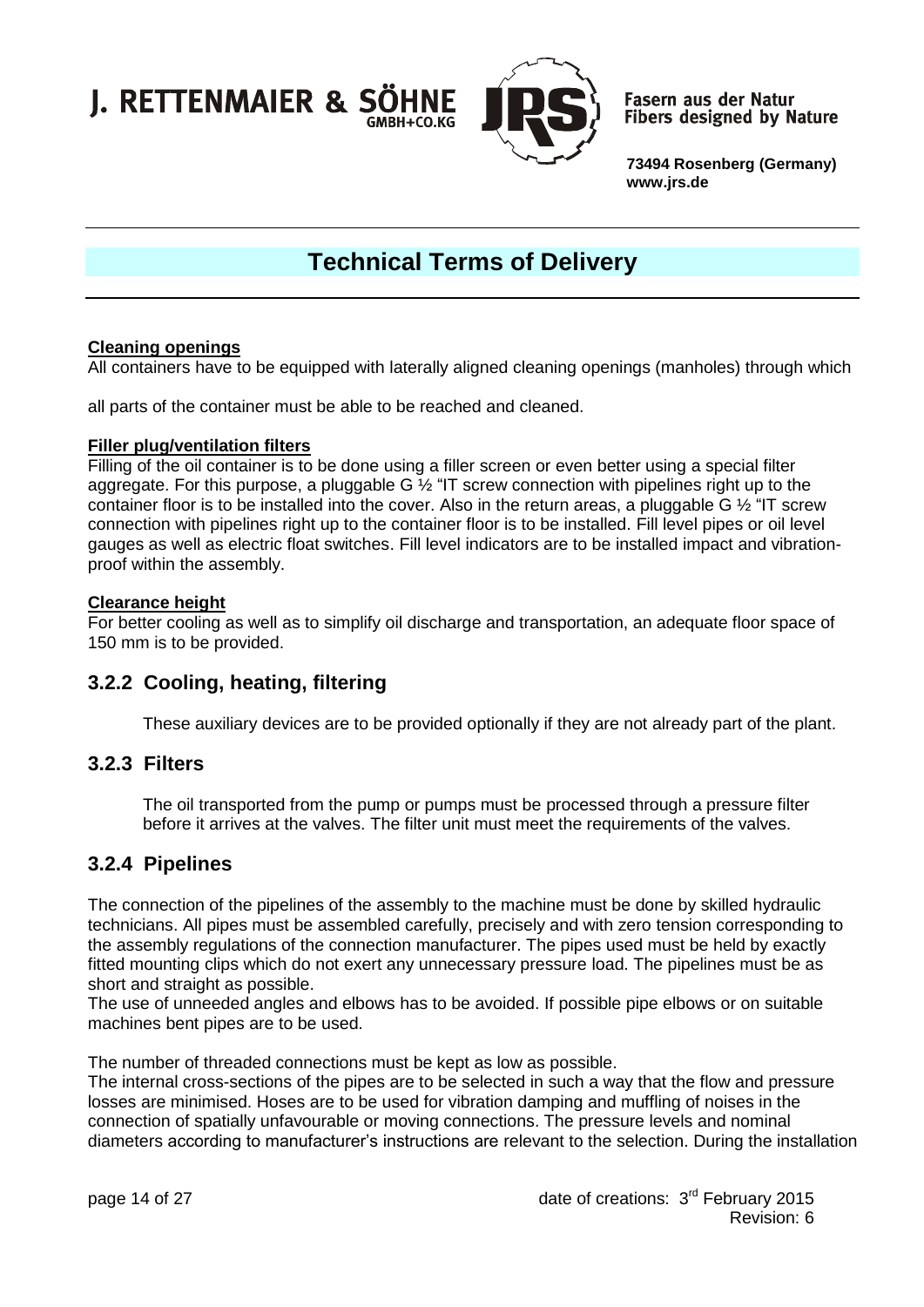



Fasern aus der Natur<br>Fibers designed by Nature

**73494 Rosenberg (Germany) www.jrs.de**

# **Technical Terms of Delivery**

of hose lines, bending radii, movement clearance, etc. are to be observed. Exclusive use coded hoses from Hansaflex or Pirtek.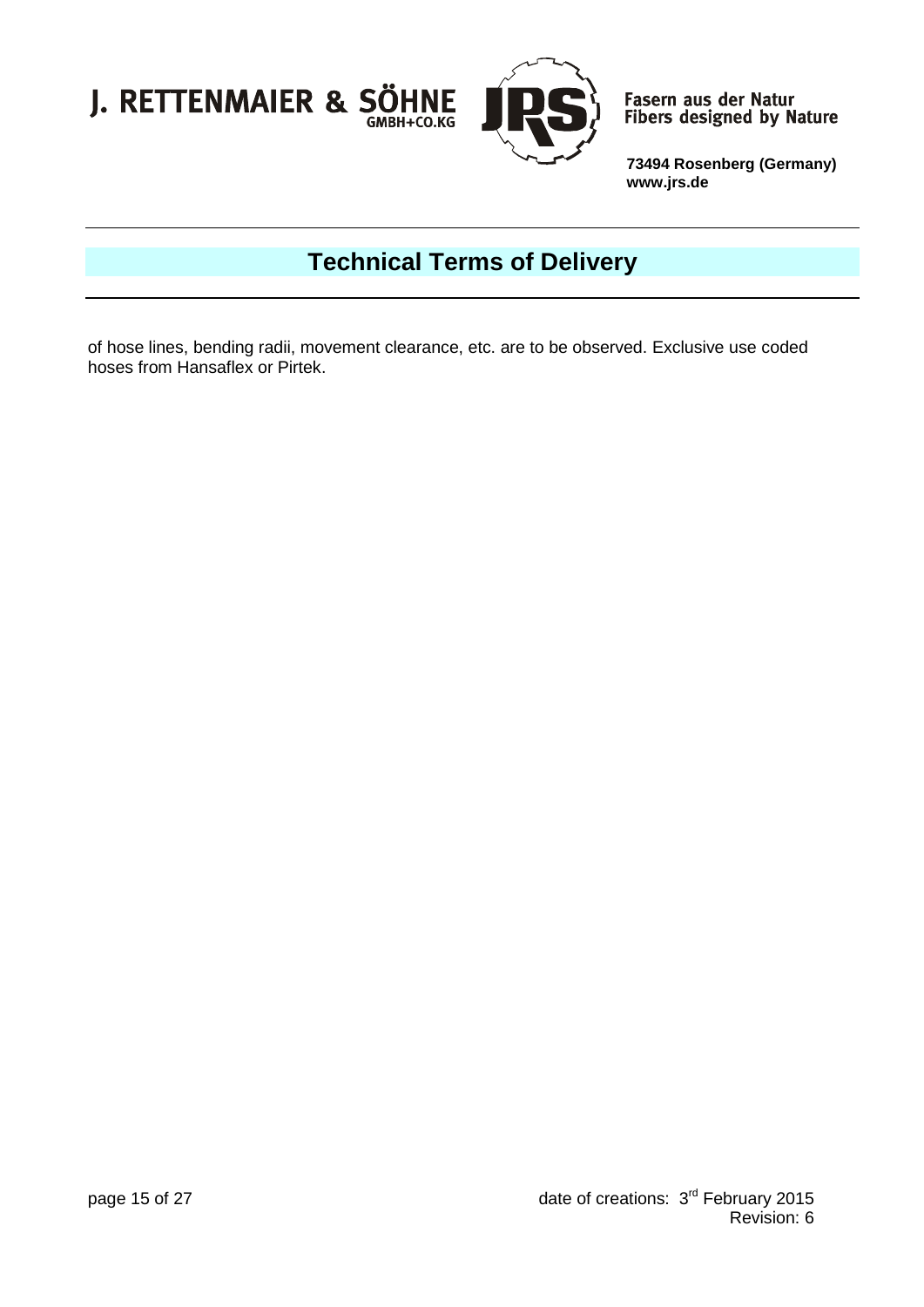

**Fasern aus der Natur Fibers designed by Nature** 

**73494 Rosenberg (Germany) www.jrs.de**

# **Technical Terms of Delivery**

# <span id="page-15-0"></span>**4 Special requirements in the area of electrical engineering**

With the delivery of machines, plants and/or facilities with electrical equipment, the respective current regulations and standards are to be complied with. Deviations in quality and execution to the following listed specifications may only be done after express permission in writing by the JRS planning engineer.

If you have any questions, please contact Mr. Markus Hauber **phone +49 (0) 7967/152 253 fax +49 (0) 7967/152 248 or [Markus.Hauber@JRS.de](mailto:Markus.Hauber@JRS.de)**

## <span id="page-15-1"></span>*4.1 Special requirements*

### <span id="page-15-2"></span>**4.1.1 Electrical circuit diagrams and documentation**

- The file name for each circuit diagram is to be coordinated with JRS and retained if there are changes.
- All electrical circuit diagrams are to be done using systems Siemens Sigraph 8.1, AutoCad. Alternately, DXF files can also be deliverd.
- The circuit diagram must in any event also be available as a PDF file.
- All circuit diagram documents must be supplied in German, on A4 paper as well as all electronic data on DC or DVD. With deliveries to the foreign plants, the documentation is to be done in the language of the country or in English (to be determined by the JRS project engineer).
- For all machines, plants, and/or facilities with electronic control, a functional plan must be available.

### <span id="page-15-3"></span>**4.1.2 Safety**

- If a power failure occurs no matter what the reason (pneumatic/hydraulic/electrical), it must be guaranteed that there is no hazard to employees.
- Damage to the machine, plant and/or facility as well as the product being processed must be excluded.

When the power supply returns, there must not be an automatic restart of the equipment. The safety standards EN ISO 13849-1 an EN IEC 62061 are to be complied with.

### <span id="page-15-4"></span>**4.1.3 Manual operation**

- For maintenance, repair and adjustment work, manual operation must be available.
- Manual operation is to be interlocked in such a way that any damage to the machine is impossible.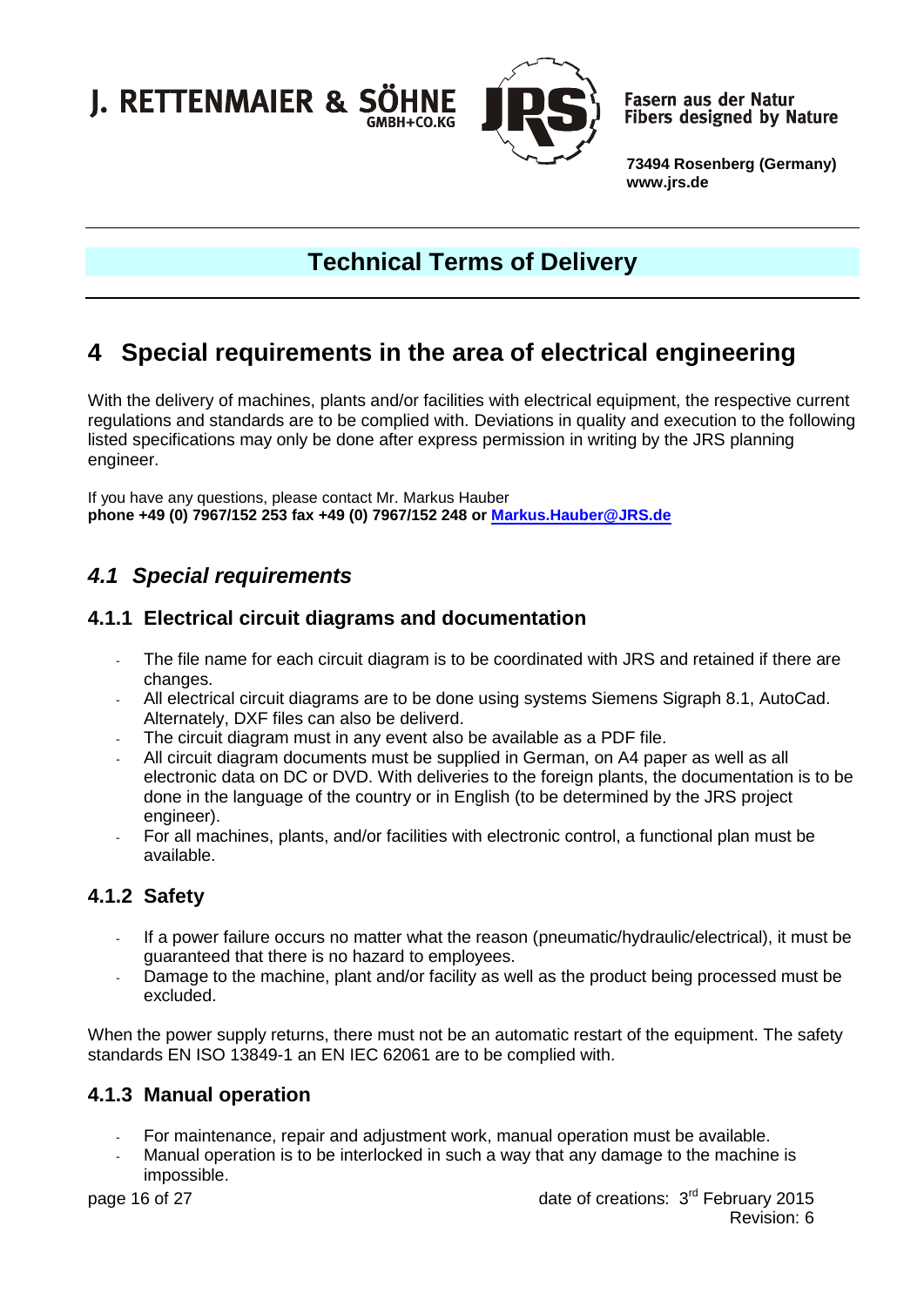

**Fasern aus der Natur Fibers designed by Nature** 

**73494 Rosenberg (Germany) www.jrs.de**

# **Technical Terms of Delivery**

During manual operation, it must be possible to place the machine in the "basic position"

#### <span id="page-16-0"></span>**4.1.4 Errors and diagnoses**

- Errors are to be displayed in the respective native language and, if possible, with a diagnostics and advice.

#### <span id="page-16-1"></span>**4.1.5 Control parameters**

- The control must, if applicable, be designed in such as way that the adjustment parameters can be protected with passwords.

#### <span id="page-16-2"></span>**4.1.6 Housings/control cabinets**

- All housing and control cabinets and components used must meet the current valid VDE and DIN specifications.
- The control cabinets are to be supplied in the colour RAL7035.
- Generally a space capacity of at least 25% is to be provided.
- During the design and execution, it should be ensured that operation at an ambient temperature of up to -10°C must be possible.
- A corresponding regulated control cabinet heating is to be provided.

### <span id="page-16-3"></span>**4.1.7 Control cabinet layout**

- **-** Transformers and power supply units must always have an additional power reserve of 30%.
- **-** In the control circuits, electronically-switched power supplies must be used.
- **-** Devices are to be arranged in such a way that the warming and influence on nearby components remains in limits. The plants are to be designed in such a way that the function is still ensured even at a ambient temperature of +40°C.
- **-** In switchgears it must be observed that the lost heat which is caused by the electrical equipment is well dissipated.
- **-** Each control cabinet which is equipped with frequency converters must have filter ventilation and the associated exit filter.
- **-** Protection class: according to IP 54 when setting up in or next to the plant and in closed switched rooms.
- **-** Cabinets and spaces must offer reasonable protection against environmental effects.
- **-** Devices are to be arranged in such as way that all devices and connection faces are easily accessible when the door is opened.
- **-** The cable inlet must always be placed below.
- **-** Housings and control cabinets with a volume of more than 0.5 m³ must have interior lighting which is switched on using door contact switch.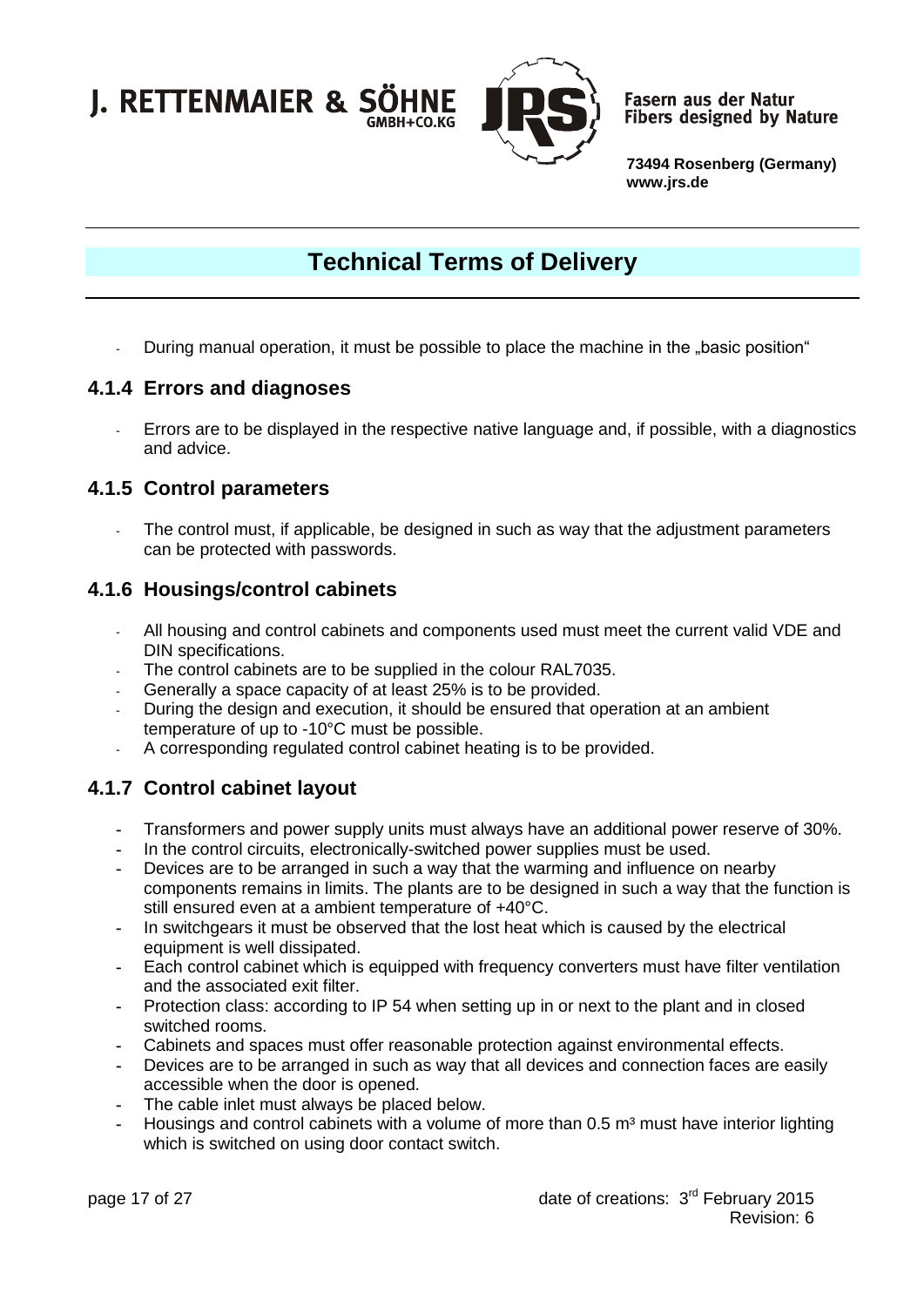

**Fasern aus der Natur Fibers designed by Nature** 

**73494 Rosenberg (Germany) www.jrs.de**

# **Technical Terms of Delivery**

- **-** At least one cabinet light is to be supplied per cabinet or with cabinets which are mounted together, per section.
- **-** In each control cabinet, where components possibly are to be parameterised or monitored with a laptop, a power socket (230 V, AC), type CEE 7/7 with a 6A line safety switch is to be provided.
- **-** Cabinets which are not for wall mounting or housed in closed switch rooms are to be provided with a base having a minimum height of 100 mm.
- **-** All components are to be permanently labelled according to the corresponding circuit diagram.
- **-** The device labelling or sign must be mounted so that it is easy to see.
- **-** Each control cabinet must be clearly and unmistakably labelled on the outside.

### <span id="page-17-0"></span>**4.1.8 Control cabinet wiring/wiring guidelines at JRS**

| <b>Colour:</b> | Use:                                                                                                    |
|----------------|---------------------------------------------------------------------------------------------------------|
| <b>Black</b>   | Main circuit for AC and DC voltage                                                                      |
| Light blue     | Central point conductor of main and control circuit (applies to all 230V CPU's in<br>control cabinets). |
| Red            | 24V (DC) direct current/24V (AC) alternating current                                                    |
| <b>Brown</b>   | 0V (DC) direct current                                                                                  |
| Purple         | PLC inputs 24V (DC)                                                                                     |
| Gray           | PLC outlets 24V (DC)                                                                                    |
| Orange         | PLC outlets 230V (AC) control circuits 230V (AC)                                                        |
| Dark blue      | Sensor leads                                                                                            |
| White          | External voltage                                                                                        |
| Blue/red       | Analogue inputs voltage e.g. 0-10V                                                                      |
| Yellow/red     | Analogue outlets voltage e.g. 0-10V                                                                     |
| Purple/black   | Analogue inputs electricity e.g. 4-20mA                                                                 |
| Gray/black     | Anlaogue outlets electricity e.g. 4-20mA                                                                |
| Pink           | transformers                                                                                            |

#### <span id="page-17-1"></span>*4.1.8.1 Installation*

- **-** Power, control, bus lines are to be run separated from each other using separating web or a shield tube and must meet the current valid VDE and DIN regulations.
- **-** In all cable routings, a power reserve of at least 25% must be available.
- **-** All lines are to be labelled on both sides corresponding to the circuit diagram. With several overlapping controls, a mix-up must be avoided.
- **-** Weather-resistant signs for the labelling of the cables are to be used.
- **-** All external plant components are to be labelled according to the corresponding circuit diagram.
- **-** Routing materials are to be supplied in a corrosion-resistant, metallic version, incl. all mounting elements for cable placement/fastening.
- **-** All cable trays are to be chosen in a closed version.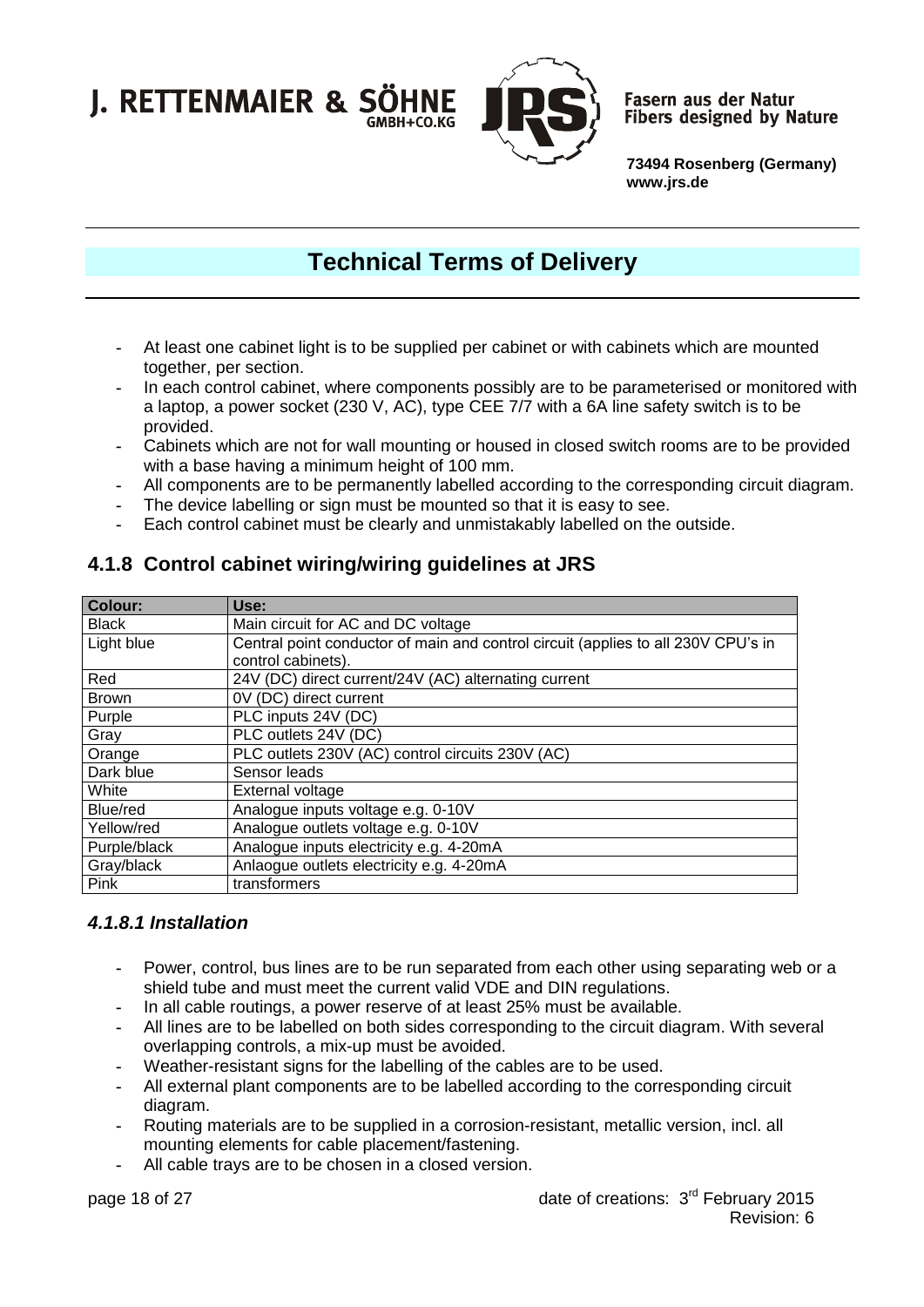

**Fasern aus der Natur Fibers designed by Nature** 

**73494 Rosenberg (Germany) www.jrs.de**

# **Technical Terms of Delivery**

- **-** With horizontal routing, cable trays are to be used; with vertical routing, always use riser conduits.
- **-** Corners and edges within the cable lines are to be supplied with edge protection in order to protect the lines.
- **-** Cable line routing after consultation.
- **-** With all the cable feed-throughs created through the installation in wall and ceilings, expert fire insulation is to be produced.
- The standard "safety of machinery" electrical equipment of machines-Part 1 DIN EN 60204-1 (VDE 0113-1) is to be complied with.
- **-** Special attention should be applied to the regulations for "protection against fire where risks of fire exist" VDE 0100-482

#### <span id="page-18-0"></span>*4.1.8.2 Earthing and EMC*

- The lines must run from connection to connection without interruption.
- Cable lines are to be earthed without exception. The central grounding point will be provided by the customer.
- All cable glands are to be used as plastic or EMC screw connections according to their function.
- All EMC quidelines must be observed accordingly.
- The following VDE guidelines are to be observed:
	- o DIN VDE 0100 part 410: Erection of power installations with rated voltages below 1000 V, part 4; protective measures, chapter 41: protection against electrical shock.
	- $\circ$  DIN VDE 0100 part 444: Electrical installations in buildings, protection for safety, protections against voltage disturbances and electromagnetic disturbances (EMI) in installations in buildings.
	- $\circ$  DIN VDE 01000-540 Erection of power installations with rated voltages below 1000 V
		- **-** Selection and erection of electrical equipment earthing arrangements, equipotential bounding conductors.
	- $\circ$  DIN VDE 0151: Material and minimum dimensions of earth electrodes with respect to corrosion.
	- o DIN VDE 800-2-310: Application of equipotential bonding and earthing in buildings with information technology equipment.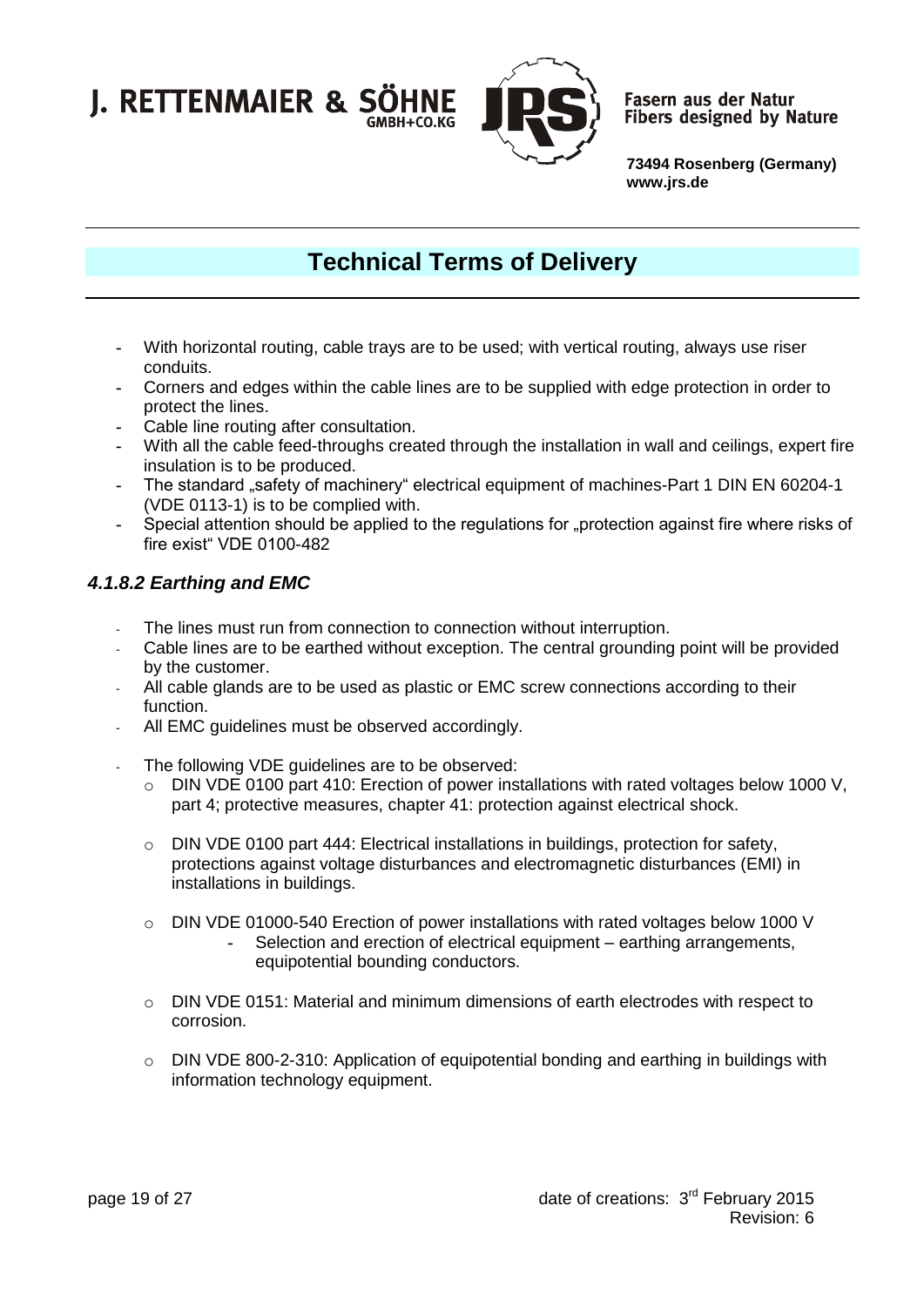

**Fasern aus der Natur Fibers designed by Nature** 

**73494 Rosenberg (Germany) www.jrs.de**

# **Technical Terms of Delivery**

#### <span id="page-19-0"></span>*4.1.8.3 Sensors*

- **-** All sensors must be used with 24 V DC nominal voltage. This voltage is to be generated by the customer with cyclical power supplies.
- **-** All sensors must be designed to be plug-in. Plugs or couplings of size M12x1 with the appropriate connection cables are to be used.
- **-** Roller belts must either be equipped with contact rollers with inductive proximity switches or with optical sensors (no light barriers).
- **-** If for technical reasons, a light barrier must be installed, this must be provided with a stable mechanical protection.

#### <span id="page-19-1"></span>*4.1.8.4 Wireless connections and networks*

- **-** Wireless connections such as WLAN, Bluetooth or similar may only be used after consultation with the customer.
- **-** Ethernet TCP/IP addresses are to be coordinated with JRS beforehand.

### <span id="page-19-2"></span>*4.2 Machines, plants and components*

In the following section, the components to be used will be specified. Deviations are basically possible but must be authorised by the responisible JRS project engineer in writing.

#### <span id="page-19-3"></span>**4.2.1 General**

**-** In order to achieve uniformity in the brands and types of components, the purchaser reserves the right to select the types.

### <span id="page-19-4"></span>**4.2.2 Supply voltage**

In the German JRS plants, the following applies:

- **-** For motors < 11 kW 380/400 V AC/50 Hz
- **-** For motors > = 11 KW 690 V AC/50 Hz
- **-** For control voltage, 24 V direct current (DC) is always to be used.

In the foreign plants, the usual primary voltages used in the country are to be taken into account. Information on this can be obtained from the JRS project engineer.

For control voltage, 24 V direct current (DC) is always to be used.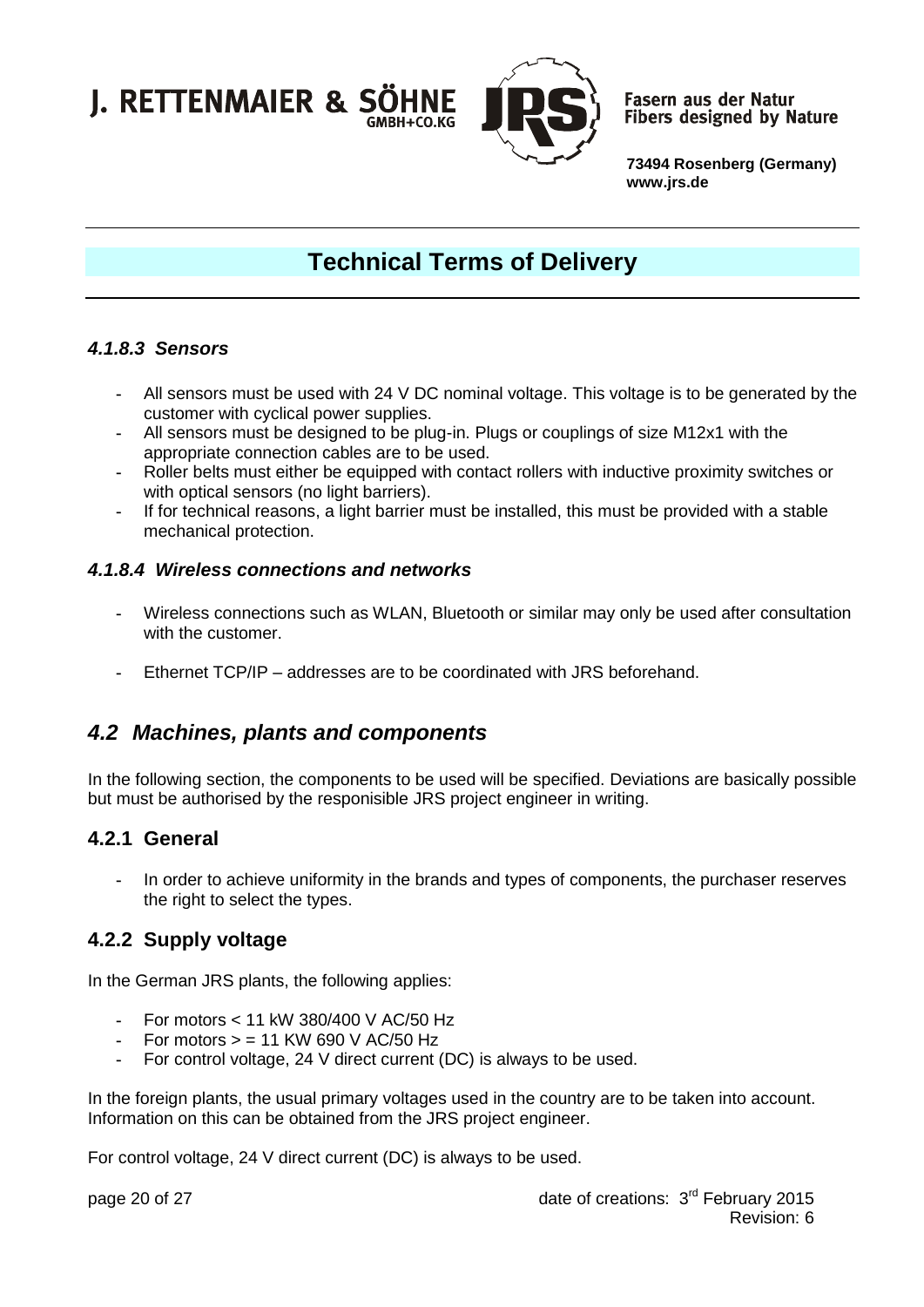

**Fasern aus der Natur Fibers designed by Nature** 

**73494 Rosenberg (Germany) www.jrs.de**

# **Technical Terms of Delivery**

### <span id="page-20-0"></span>**4.2.3 Electrical components**

| Parts:                                               | <b>Company:</b>                                    |
|------------------------------------------------------|----------------------------------------------------|
| Control cabinets                                     | Rittal TS-System RAL 7035/Sarel Series 6000        |
| Main current contactors coil connection 24 V/DC      | <b>Siemens Sirus</b>                               |
| PTC thermistor release device                        | <b>Siemens Sirus</b>                               |
| Control contactors, control relays                   | Telemecanique                                      |
| Time relays, wiper relays                            | Schiele / ABB                                      |
| Keys, step switches, indicator lights, emergency     | Telemecanique Harmony Style 5                      |
| stop, illuminated keys, etc.                         |                                                    |
| Motor circuit breakers, only 3 pole circuit breakers | <b>Siemens Sirius</b>                              |
| are to be used                                       |                                                    |
| <b>Protection switches</b>                           | ABL Sursum / ABB                                   |
| Auxiliary relays                                     | Phoenix / Finder                                   |
| Serial terminals                                     | Phoenix STI 4, ST2,5-3L                            |
| Main switch                                          | SIEMENS, Merlin Gerin (with bimetallic activation) |
| Level sensors                                        | Rotary paddle detector, UWT vibration limit        |
|                                                      | switch, E+H                                        |
| Light barriers                                       | <b>Sick</b>                                        |
| Inductive or capacitive proximity switches           | IFM-elektronic / Telemecanique 24V DC              |
| Frequency converter 3 x 400 V or 3x 690V             | SEW Eurodrive - Movitrac B / Allen Bradley         |
|                                                      | PF 753                                             |
| Process measurement (pressure, flow, etc.)           | Endress & Hauser with HART protocol                |
| Safety relays (emergency stops, light grids, safety  | Siemens Type 3TK2826-2CW30                         |
| doors) safety controls                               | PNOZ-Multi, PSS4000 Pilz                           |

### <span id="page-20-1"></span>**4.2.4 Technical information**

- 
- Medium voltage of the work network:<br>Low voltage of the work network:
- 
- Single phase alternating current of the work network:

**-** Rotating field of the work network: Clockwise rotating field<br> **-** Medium voltage of the work network: Rotary current 20kV, 50Hz Rotary current 400V/690V (AC), 50Hz.

230V (AC), 50Hz.

### <span id="page-20-2"></span>**4.2.5 Drives**

- All drives must correspond at least to the insulation category "F".
- **-** For all drive from 7.5 kW one PTC thermistor loop (150°C) is to be supplied for each winding.
- **-** Motors from 11 kW must be operational with a voltage of 690 V (AC).
- **-** For drives from 55 kW, an addititional PT100 probe for the winding temperature and a monitor of bearing A and bearing B with a PT100 probe is stipulated (bearing A=side of drive and B= side of ventilation).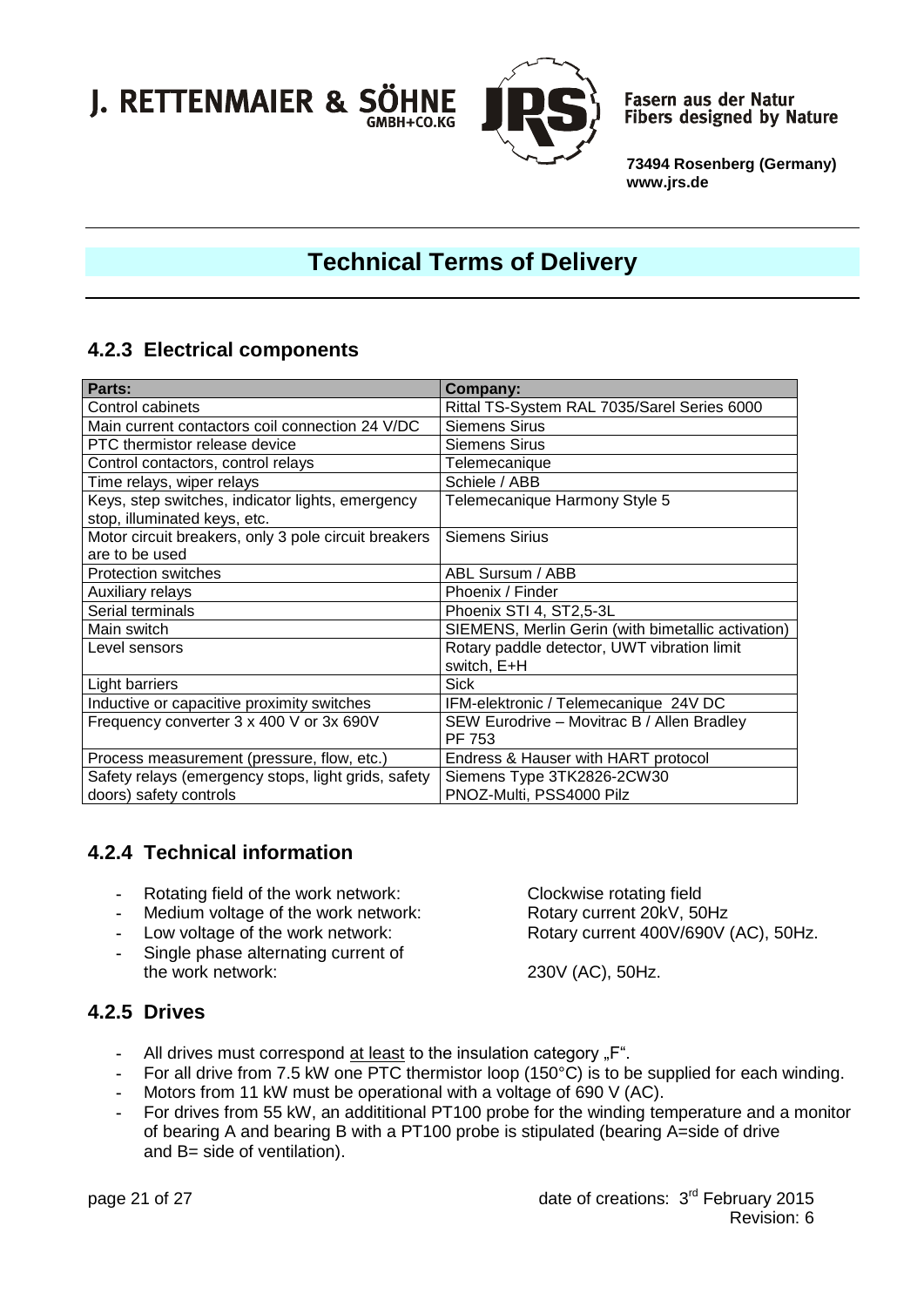

**Fasern aus der Natur Fibers designed by Nature** 

**73494 Rosenberg (Germany) www.jrs.de**

## **Technical Terms of Delivery**

- **-** All motor monitoring and converters/transformers are to be provided with drives from 55 kW in a separate terminal box on the motor.
- **-** The connection of all motor control must be done using screw-series terminals with wire protection.
- **-** Drives which are operated with frequency converters are always to be equipped with one PTC thermistor (150°C) and must meet the requirements for operation on a converter. If the drive is operated at below 25 Hz, forced ventilation is always to be supplied. Threshold value class B according to EN55022 is to be complied with!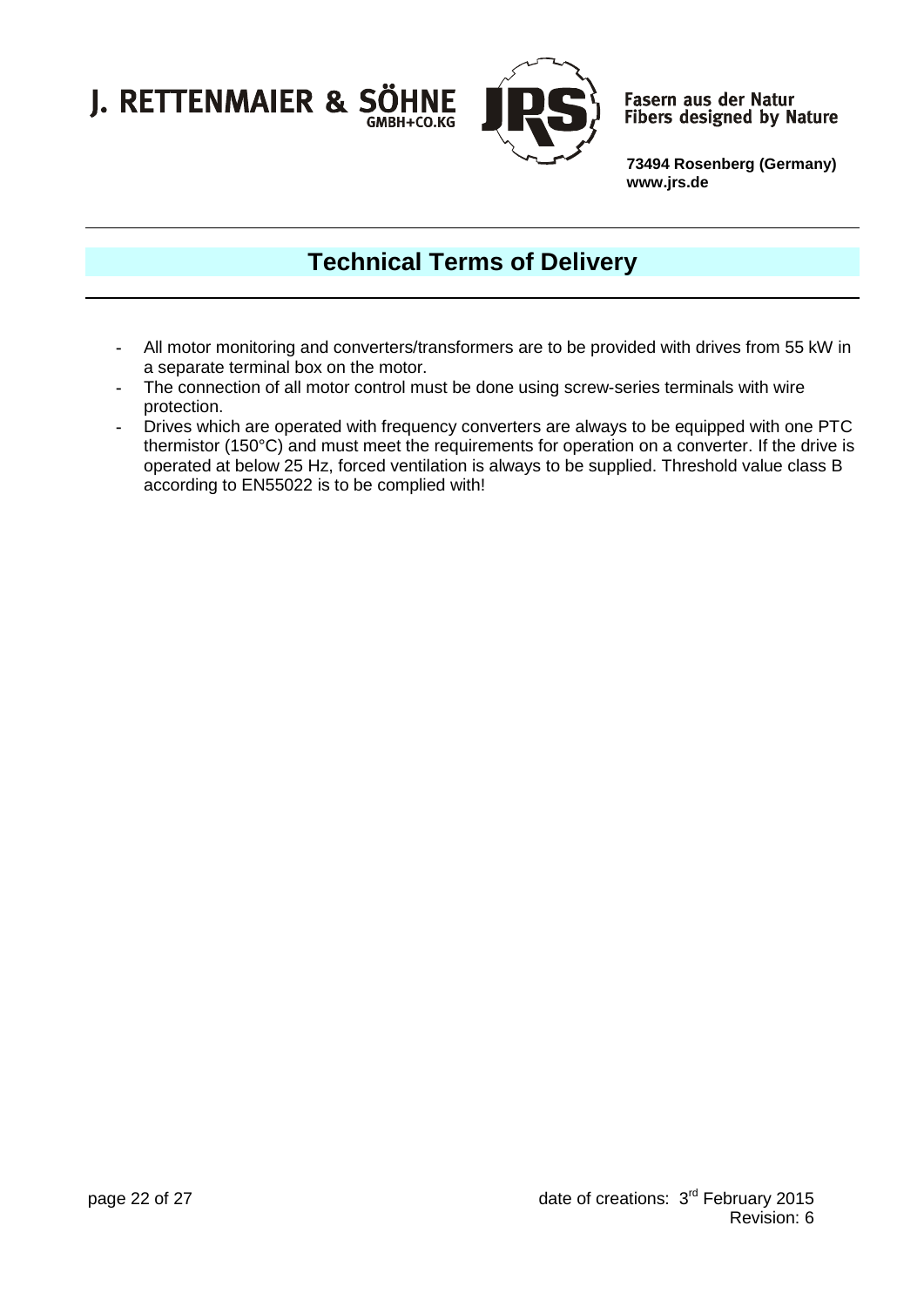

**Fasern aus der Natur Fibers designed by Nature** 

**73494 Rosenberg (Germany) www.jrs.de**

# **Technical Terms of Delivery**

# <span id="page-22-0"></span>**5 Special requirements in the area of automation**

### <span id="page-22-1"></span>*5.1 General*

### <span id="page-22-2"></span>**5.1.1 Guidelines**

- Only the systems Siemens S7 and Rockwell Logix family may be used as PLC system. Other PLC systems are not allowed.
- The file name for each programme is to be coordinated with JRS and retained in case of changes.
- The complete programme documentation must be in German.
- All Programme must be supplied with **detailed, German documentation** (network comments, footnotes as well as cross-reference lists and hardware configuration files or manufacturerspecific files, etc.).
- Before transmission programme documentation in other languages must be translated into German including cleartext displays and other display units.
- Programmes must be completely stored on CD's or DVD's and submitted at the acceptance test.
- The entire programme may not be password-protected or have any other encoding, i.e., there must be complete readability of all modules.
- Programmes must be stored power-failure safe in the CPU.
- **All conditions which lead to production stops, programme interruptions or a switching off of the machine must be displayed exactly defined so that repairs are also possible without a programming device (e.g. cleartext display "switch Sxx.x not started up").**
- When using network technology, the IP addresses are specified exclusively by JRS and are to be requested before the commissioning or delivery.

### <span id="page-22-3"></span>**5.1.2 System Siemens S7**

#### <span id="page-22-4"></span>*5.1.2.1 System Siemens-control type depending on the application case*

- **- S7-300** (only with CPU 312C, 313C, 314C 2DP, 315-2DP, 316-2DP, 318-2DP)
- **- S7-400** (with CPU412-2DP, 414-2DP, 416-2DP)
- **- S7-1200**
- **- S7-1500**
- **- The use of other types is only allowed after consultation and express written permission**
- **-** When using the CPU interface for other device components over MPI (e.g. other controls, control panels, etc.) these are to be connected with a double plug (e.g.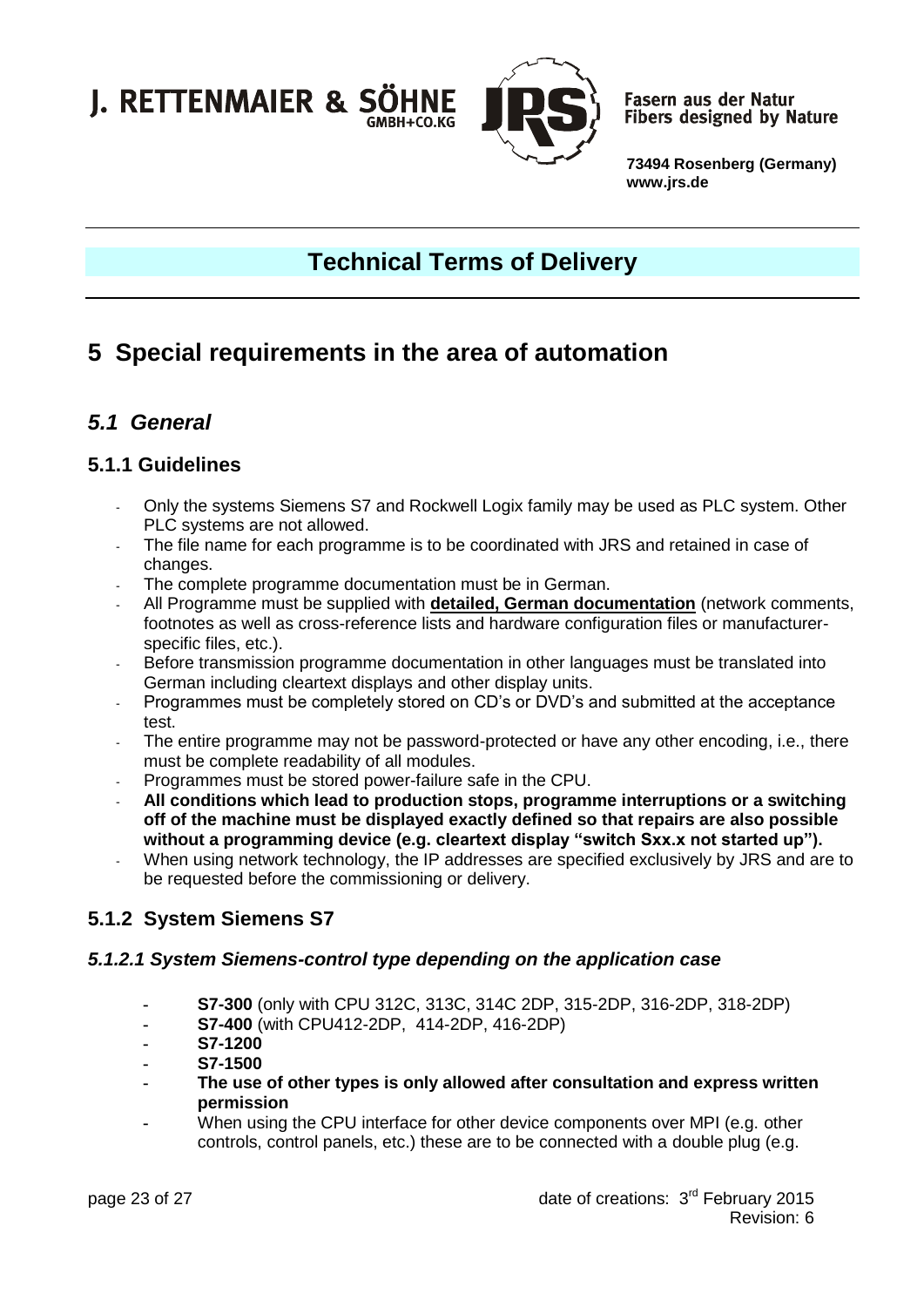

**Fasern aus der Natur Fibers designed by Nature** 

**73494 Rosenberg (Germany) www.jrs.de**

## **Technical Terms of Delivery**

Siemens 6ES7 972-0BB41-0Xa0) to the CPU so that there is a a connection possibility for programming.

**-** Ethernet has already been preferred for networking of controllers

#### <span id="page-23-0"></span>*5.1.2.2 System Siemens-Operation and monitoring*

- **-** Operator and monitoring panels must be make Siemens.
- **-** Currently available Appliances of Siemens must be used, approved by JRS.
- **-** Connection via Profibus, MPI or Ethernet.
- **-** Colour display types are preferred
- **-** Programming only with current software by Siemens, all necessary files and licenses have to be supplied.

#### <span id="page-23-1"></span>*5.1.2.3 System Siemens-Decentralised peripherals*

Connection of the individual components via Profibus DP or Profinet. The corresponding configuration files must be available on a data medium to be submitted.

#### <span id="page-23-2"></span>*5.1.2.4 System Siemens-Decentralised guidelines*

- Programming must be done in Siemens Step 7 or S7 for Windows (IBH-Softec) and be 100% compatible with Step 7.
- All Step 7 guidelines are to be complied with. Feasibility of AWL, FUP, KOP if practical and technically possible.
- All operands are to be listed in the symbolism files with symbol names (without umlauts max. 24 characters) and comments (max. 80 characters).
- Data bits, data bytes, data items and data double words, etc. are to be documented in the corresponding data modules in the variable tables with the symbol names and comments.
- When using instance data modules, the same numbers are to be assigned, e.g. FB 100  $\rightarrow$  DB 100.
- Functional modules are only to be programmed using local data which is to be documented accordingly.
- Each modules must be provided with a description, library number, name, family, author, version.
- Plant components (e.g. drives, plant parts, etc.) are to be programmed with the associated sensors and actuators together in a module.
- The modules may not have more than 1000 instructions/statements.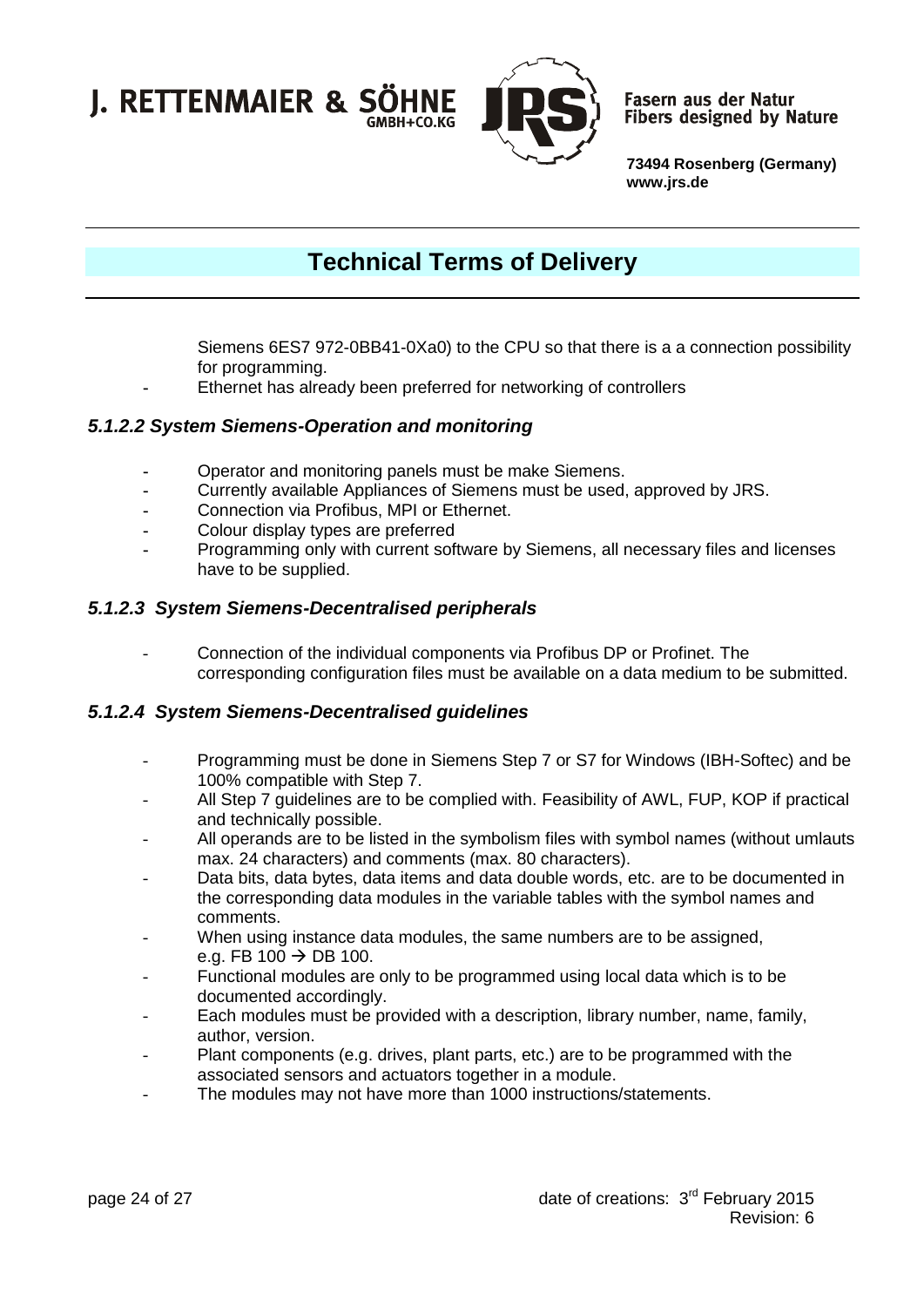

**Fasern aus der Natur Fibers designed by Nature** 

**73494 Rosenberg (Germany) www.jrs.de**

# **Technical Terms of Delivery**

### <span id="page-24-0"></span>**5.1.3 System Rockwell**

#### <span id="page-24-1"></span>*5.1.3.1 System Rockwell-Control type depending on application case*

- Compact Logix with CPU L32E, L35L
- Control Logix with CPU L61, L62, L63, L64 from Firmware V16
- Control Logix with CPU L71, L72, L73, L74 from Firmware V21
- Use of other types only after consultation and written approval

#### <span id="page-24-2"></span>*5.1.3.2 System Rockwell-Operation and Monitoring*

- PanelView version depending on notation
- Connection over Ethernet IP
- Coloured representation is preferred
- Programming with PanelBuilder32 or RSVIEW, all required files and licenses are to be supplied.
- With large plants and superordinate process control system, the "Intouch" system by Wonderware in the latest updated version at the time of the order placement is to be used as the visualisation interface. All required files and licenses are to be supplied.
- When using a visualisation in a Controllogix, a second 1756 ENBT or 1756EN2T is always to be built in order to guarantee a separation of the IO-area from the usual network because this will be set to our company network.

#### <span id="page-24-3"></span>*5.1.3.3 System Rockwell-Decentralised peripherals*

- Connection over the individual components with 1756 ENBT and 1734-AENT-Point-IO using Ethernet IP, all associated configuration files must be available on data medium which is to be submitted.
- A separate Ethernet is always to be set up for the IO-area over a configurable switch (IGMP snooping).

#### <span id="page-24-4"></span>*5.1.3.4 System Rockwell-Special guidelines*

- Programming must be done exclusively with RSLogix 5000 V16 or higher.
- All RSLogix guidelines are to be complied with.
- All variables are to be documented with clear symbol names and comments.
- Functional modules which are used several times in the programme are to be programmed exclusively as add-on instruction with local variables which are to be documented accordingly.
- Each add-on instruction must be supplied with a description, name, author, version.
- The complete programmes as well as all sub programmes must be sensibly structured so that plant parts can be hidden/masked at any time.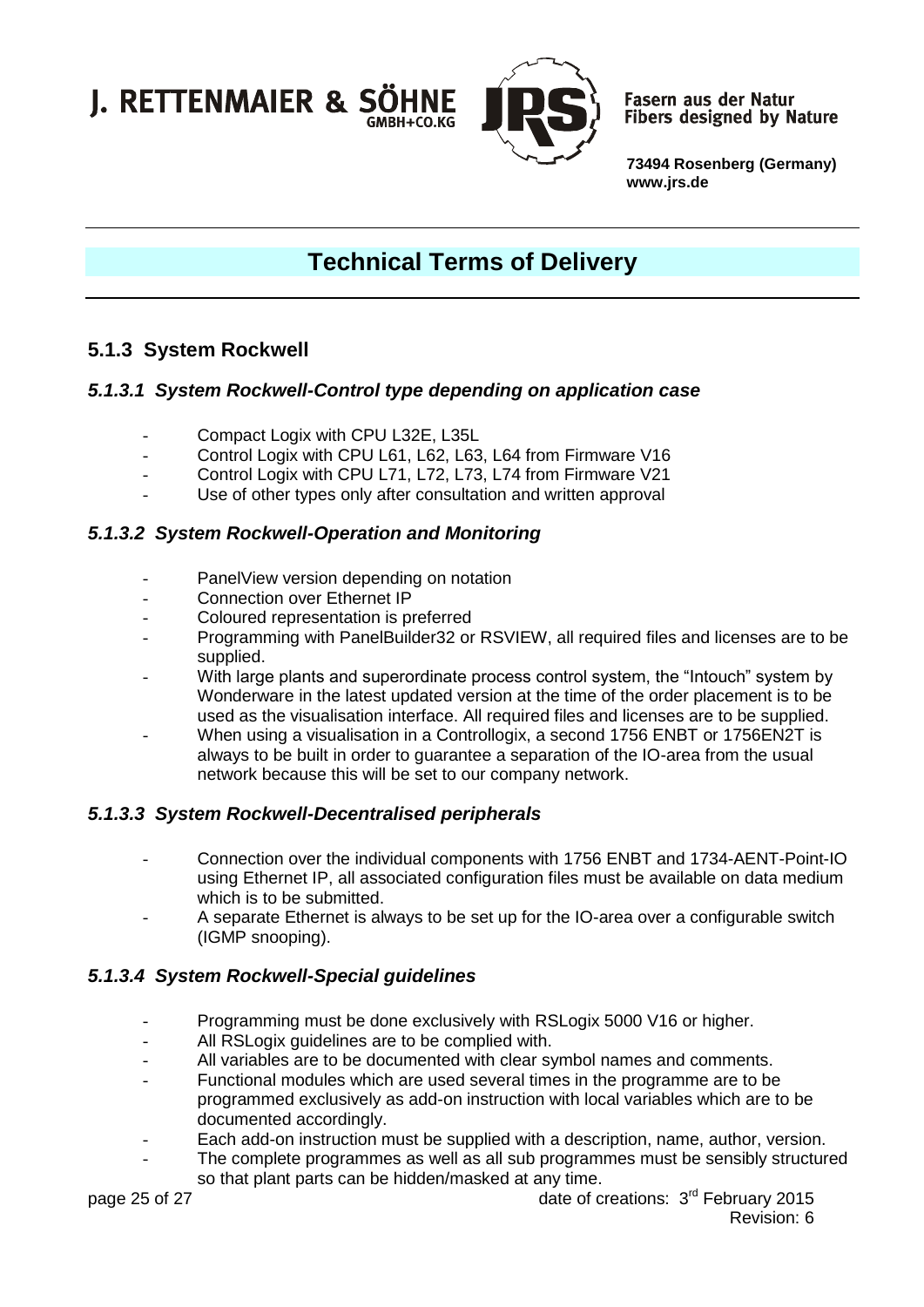



Fasern aus der Natur<br>Fibers designed by Nature

**73494 Rosenberg (Germany) www.jrs.de**

# **Technical Terms of Delivery**